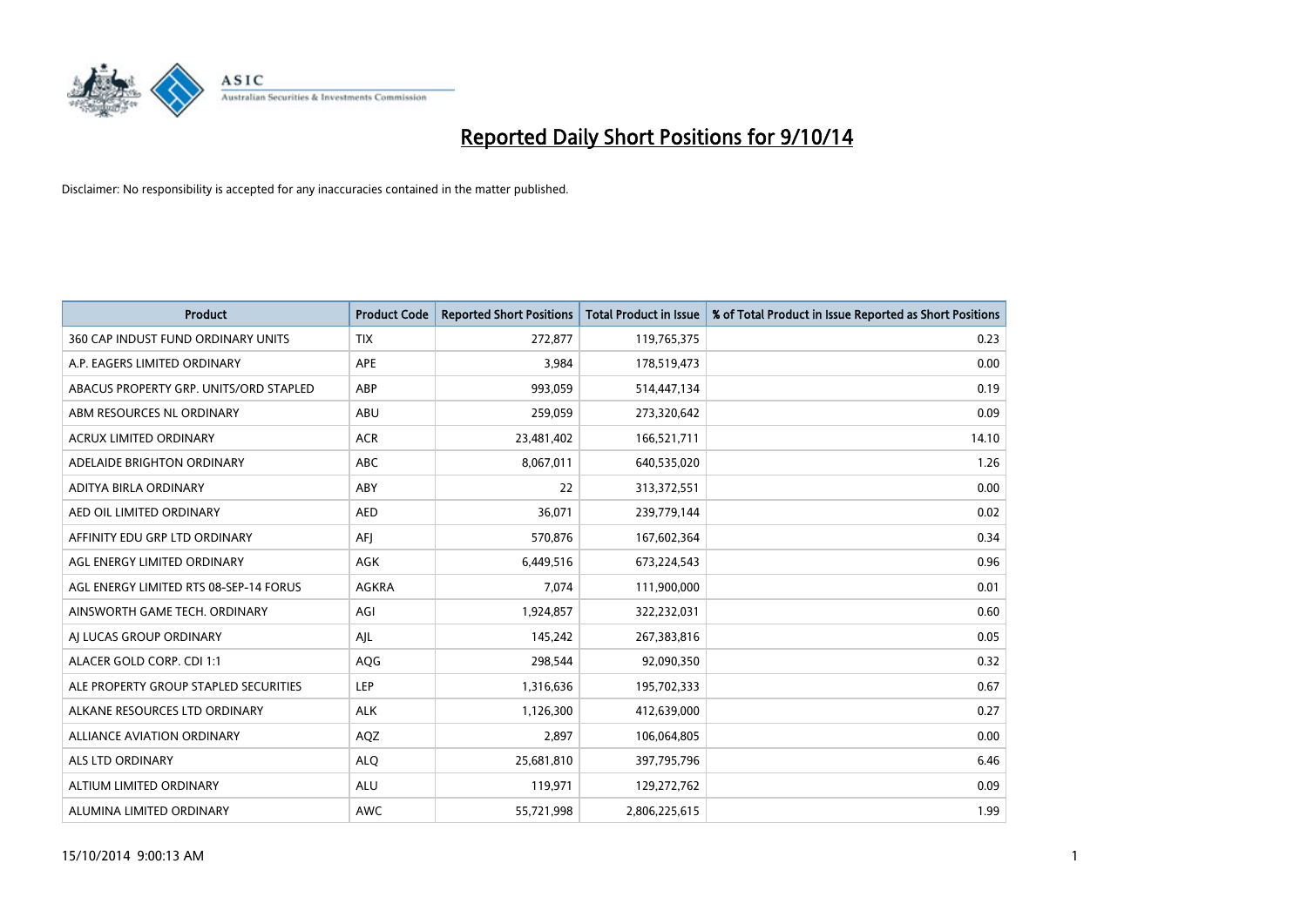

| <b>Product</b>                          | <b>Product Code</b> | <b>Reported Short Positions</b> | <b>Total Product in Issue</b> | % of Total Product in Issue Reported as Short Positions |
|-----------------------------------------|---------------------|---------------------------------|-------------------------------|---------------------------------------------------------|
| AMCOM TELECOMM, ORDINARY                | AMM                 | 5,507,887                       | 264,835,089                   | 2.08                                                    |
| AMCOR LIMITED ORDINARY                  | AMC                 | 5,429,183                       | 1,206,684,923                 | 0.45                                                    |
| AMP LIMITED ORDINARY                    | AMP                 | 14,922,797                      | 2,957,737,964                 | 0.50                                                    |
| ANSELL LIMITED ORDINARY                 | <b>ANN</b>          | 5,457,860                       | 153,105,206                   | 3.56                                                    |
| ANTARES ENERGY LTD ORDINARY             | AZZ                 | 73,070                          | 255,000,000                   | 0.03                                                    |
| ANTISENSE THERAPEUT, ORDINARY           | ANP                 | 63,400                          | 152,009,171                   | 0.04                                                    |
| ANZ BANKING GRP LTD ORDINARY            | ANZ                 | 9,944,429                       | 2,756,627,771                 | 0.36                                                    |
| APA GROUP STAPLED SECURITIES            | <b>APA</b>          | 7,984,396                       | 835,750,807                   | 0.96                                                    |
| APN NEWS & MEDIA ORDINARY               | <b>APN</b>          | 1,220,380                       | 1,029,041,356                 | 0.12                                                    |
| AQUARIUS PLATINUM. ORDINARY             | <b>AOP</b>          | 2,936,084                       | 1,465,473,903                 | 0.20                                                    |
| AQUILA RESOURCES ORDINARY               | <b>AQA</b>          | 13,583                          | 411,804,442                   | 0.00                                                    |
| ARAFURA RESOURCE LTD ORDINARY           | ARU                 | 2,000                           | 441,270,644                   | 0.00                                                    |
| ARB CORPORATION ORDINARY                | <b>ARP</b>          | 1,225,024                       | 72,493,302                    | 1.69                                                    |
| ARDENT LEISURE GROUP STAPLED SECURITIES | AAD                 | 1,056,381                       | 438,666,245                   | 0.24                                                    |
| ARENA REIT. ORDINARY UNITS              | <b>ARF</b>          | 162,838                         | 211,495,653                   | 0.08                                                    |
| ARISTOCRAT LEISURE ORDINARY             | ALL                 | 2,504,794                       | 630,022,253                   | 0.40                                                    |
| ARRIUM LTD ORDINARY                     | ARI                 | 56,802,932                      | 2,333,653,286                 | 2.43                                                    |
| ARRIUM LTD RIGHTS 30-SEP-14 FOR         | <b>ARIR</b>         | 102,578                         | 1,366,183,142                 | 0.01                                                    |
| ASALEO CARE LIMITED ORDINARY            | AHY                 | 7,917,732                       | 603,469,434                   | 1.31                                                    |
| ASCIANO LIMITED ORDINARY                | <b>AIO</b>          | 2,436,976                       | 975,385,664                   | 0.25                                                    |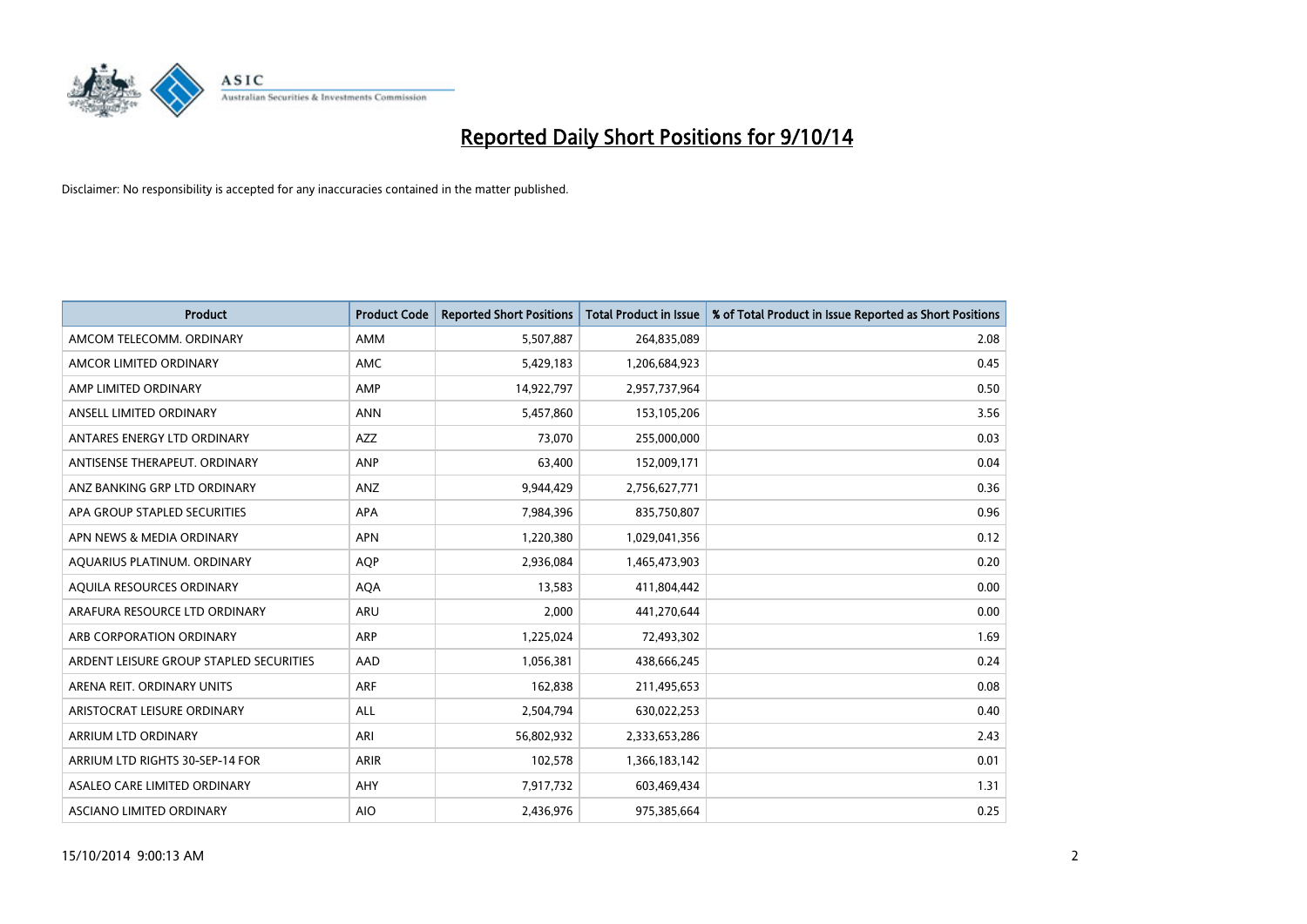

| <b>Product</b>                            | <b>Product Code</b> | <b>Reported Short Positions</b> | <b>Total Product in Issue</b> | % of Total Product in Issue Reported as Short Positions |
|-------------------------------------------|---------------------|---------------------------------|-------------------------------|---------------------------------------------------------|
| ASPEN GROUP ORD/UNITS STAPLED             | <b>APZ</b>          | 120,979                         | 114,984,873                   | 0.11                                                    |
| ASTRO JAP PROP GROUP STAPLED US PROHIBIT. | AJA                 | 189,181                         | 67,211,752                    | 0.28                                                    |
| ASX LIMITED ORDINARY                      | ASX                 | 5,441,503                       | 193,595,162                   | 2.81                                                    |
| ATLAS IRON LIMITED ORDINARY               | AGO                 | 98,462,295                      | 915,701,543                   | 10.75                                                   |
| ATRUM COAL NL ORDINARY                    | <b>ATU</b>          | 167,195                         | 162,459,242                   | 0.10                                                    |
| AUCKLAND INTERNATION ORDINARY             | <b>AIA</b>          | 49,890                          | 1,190,484,097                 | 0.00                                                    |
| AURIZON HOLDINGS LTD ORDINARY             | AZJ                 | 5,072,399                       | 2,137,284,503                 | 0.24                                                    |
| AUSDRILL LIMITED ORDINARY                 | ASL                 | 18,900,379                      | 312,277,224                   | 6.05                                                    |
| AUSENCO LIMITED ORDINARY                  | AAX                 | 1,036,667                       | 168,449,799                   | 0.62                                                    |
| AUSNET SERVICES STAPLED SECURITIES        | <b>AST</b>          | 32,569,585                      | 3,425,244,162                 | 0.95                                                    |
| AUST INDUSTRIAL REIT UNIT                 | ANI                 | 239,099                         | 96,288,031                    | 0.25                                                    |
| AUSTAL LIMITED ORDINARY                   | ASB                 | 1,116,946                       | 346,379,377                   | 0.32                                                    |
| AUSTBROKERS HOLDINGS ORDINARY             | <b>AUB</b>          | 413,973                         | 60,088,396                    | 0.69                                                    |
| AUSTIN ENGINEERING ORDINARY               | ANG                 | 917,099                         | 84,274,004                    | 1.09                                                    |
| AUSTRALAND PROPERTY STAPLED SECURITY      | <b>ALZ</b>          | 4,746                           | 581,797,922                   | 0.00                                                    |
| AUSTRALIAN AGRICULT. ORDINARY             | AAC                 | 2,745,936                       | 532,474,721                   | 0.52                                                    |
| AUSTRALIAN FOUNDAT. ORDINARY              | AFI                 | 100                             | 1,086,070,669                 | 0.00                                                    |
| AUSTRALIAN PHARM, ORDINARY                | API                 | 10,712,349                      | 488,115,883                   | 2.19                                                    |
| AUTOMOTIVE HOLDINGS ORDINARY              | AHE                 | 2,674,293                       | 306,437,941                   | 0.87                                                    |
| AVANCO RESOURCES LTD ORDINARY             | AVB                 | 3,267,808                       | 1,661,675,855                 | 0.20                                                    |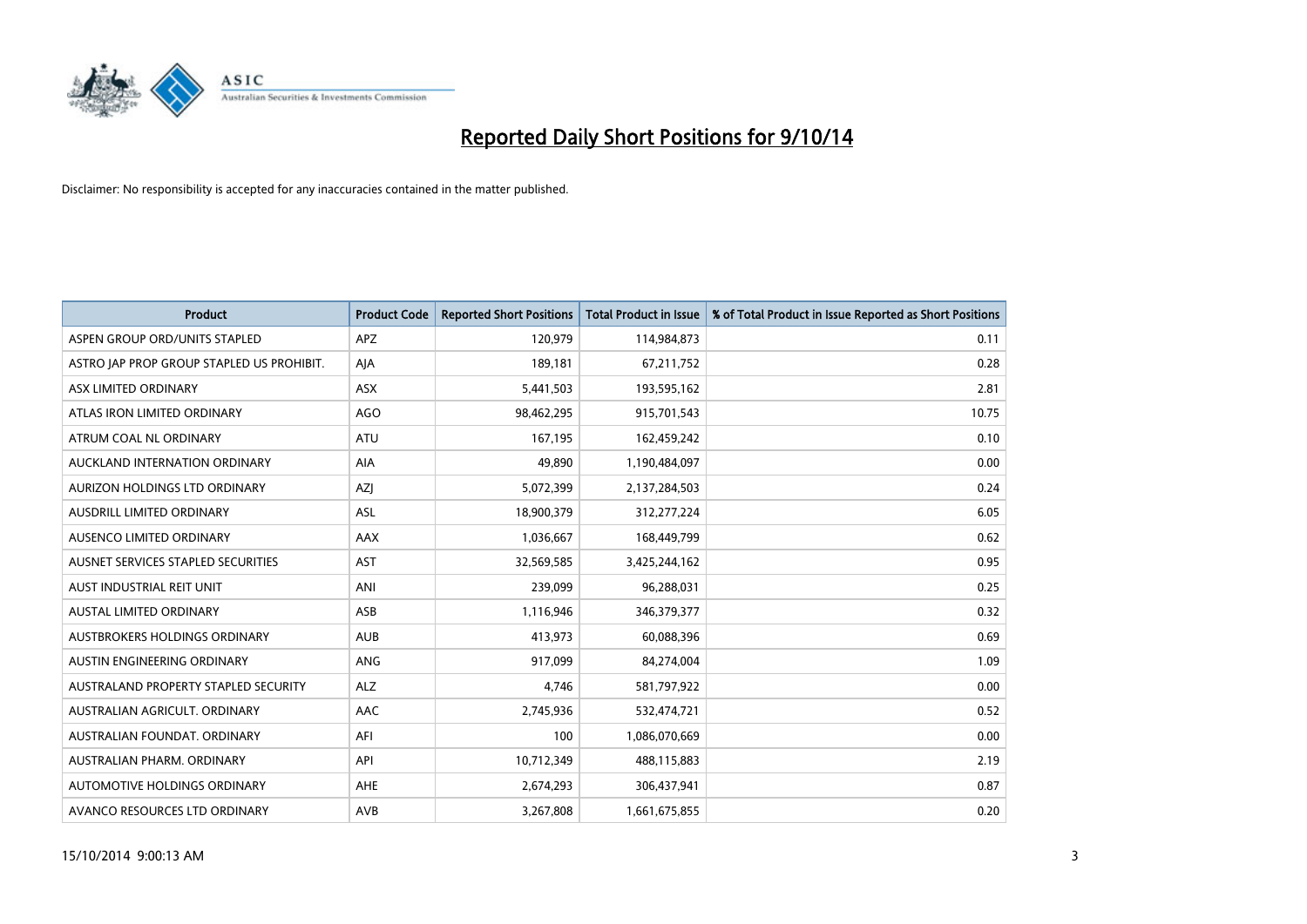

| <b>Product</b>                       | <b>Product Code</b> | <b>Reported Short Positions</b> | <b>Total Product in Issue</b> | % of Total Product in Issue Reported as Short Positions |
|--------------------------------------|---------------------|---------------------------------|-------------------------------|---------------------------------------------------------|
| AVEO GROUP STAPLED SECURITIES        | <b>AOG</b>          | 6,455,998                       | 500,111,460                   | 1.29                                                    |
| AWE LIMITED ORDINARY                 | AWE                 | 253,642                         | 525,861,050                   | 0.05                                                    |
| <b>AZONTO PET LTD ORDINARY</b>       | <b>APY</b>          | 1                               | 1,159,375,100                 | 0.00                                                    |
| AZUMAH RESOURCES ORDINARY            | <b>AZM</b>          | 1                               | 388,316,919                   | 0.00                                                    |
| <b>BANDANNA ENERGY ORDINARY</b>      | <b>BND</b>          | 24,135,792                      | 528,481,199                   | 4.57                                                    |
| BANK OF QUEENSLAND. ORDINARY         | <b>BOQ</b>          | 1,741,003                       | 362,516,534                   | 0.48                                                    |
| <b>BANNERMAN RESOURCES ORDINARY</b>  | <b>BMN</b>          | 199,998                         | 329,745,150                   | 0.06                                                    |
| <b>BASE RES LIMITED ORDINARY</b>     | <b>BSE</b>          | 5,501,878                       | 561,840,029                   | 0.98                                                    |
| BATHURST RES LTD. ORDINARY           | <b>BRL</b>          | 300,729                         | 947,828,434                   | 0.03                                                    |
| <b>BC IRON LIMITED ORDINARY</b>      | <b>BCI</b>          | 7,003,276                       | 124,345,439                   | 5.63                                                    |
| BEACH ENERGY LIMITED ORDINARY        | <b>BPT</b>          | 17,919,863                      | 1,297,496,886                 | 1.38                                                    |
| BEADELL RESOURCE LTD ORDINARY        | <b>BDR</b>          | 43,108,459                      | 798,657,280                   | 5.40                                                    |
| BEGA CHEESE LTD ORDINARY             | <b>BGA</b>          | 1,805,323                       | 152,602,945                   | 1.18                                                    |
| BENDIGO AND ADELAIDE ORDINARY        | <b>BEN</b>          | 14,194,617                      | 450,887,389                   | 3.15                                                    |
| BENTHAM IMF LTD ORDINARY             | <b>IMF</b>          | 4,348,295                       | 165,370,269                   | 2.63                                                    |
| BERKELEY RESOURCES ORDINARY          | <b>BKY</b>          | 77.000                          | 180,361,323                   | 0.04                                                    |
| BETASHARESCASHETF ETF UNITS          | AAA                 | 634                             | 12,076,812                    | 0.01                                                    |
| <b>BHP BILLITON LIMITED ORDINARY</b> | <b>BHP</b>          | 17,116,107                      | 3,211,691,105                 | 0.53                                                    |
| <b>BIGAIR GROUP LIMITED ORDINARY</b> | <b>BGL</b>          | 49,160                          | 172,872,340                   | 0.03                                                    |
| <b>BILLABONG ORDINARY</b>            | <b>BBG</b>          | 10,525,275                      | 990,370,034                   | 1.06                                                    |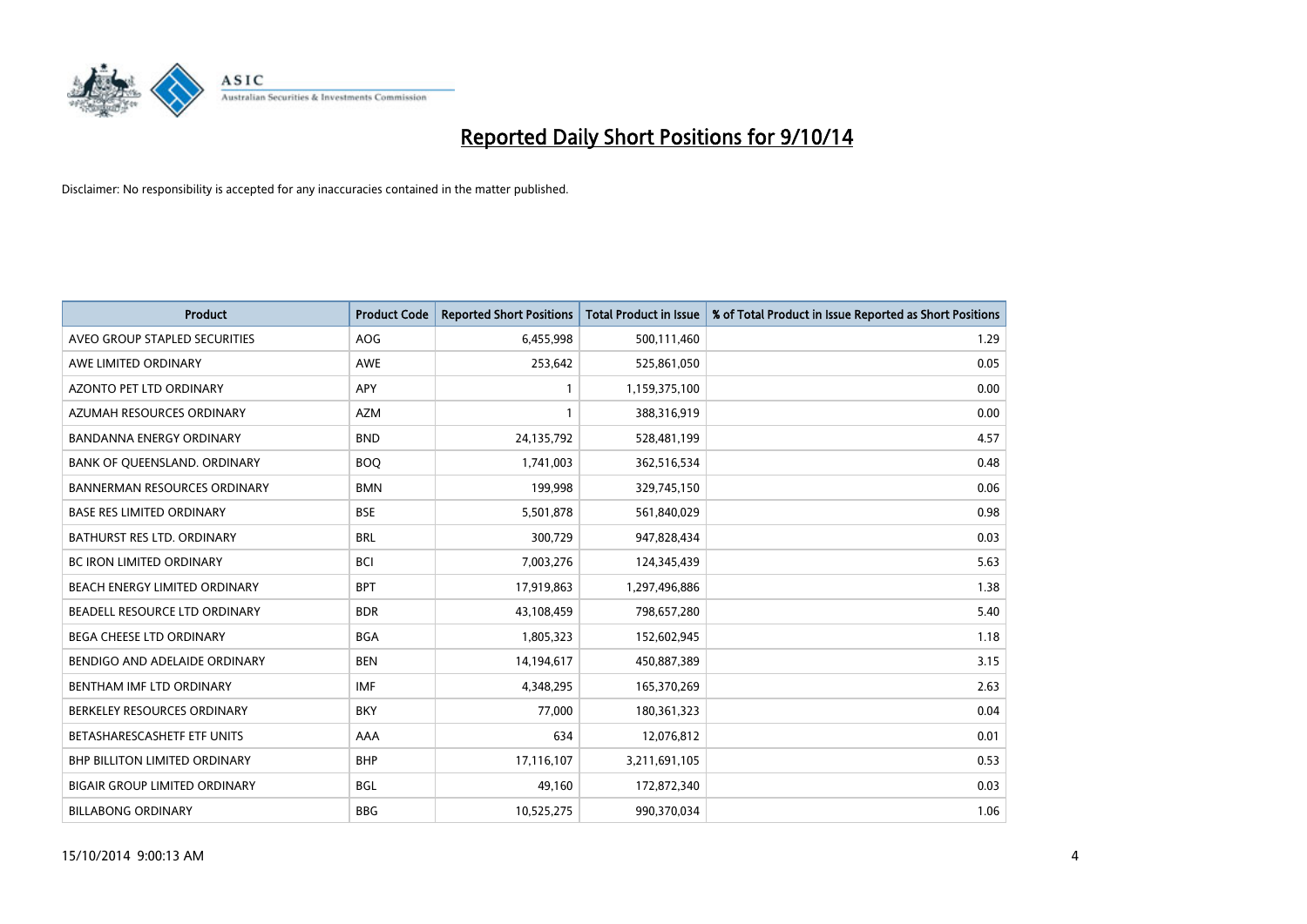

| <b>Product</b>                                | <b>Product Code</b> | <b>Reported Short Positions</b> | <b>Total Product in Issue</b> | % of Total Product in Issue Reported as Short Positions |
|-----------------------------------------------|---------------------|---------------------------------|-------------------------------|---------------------------------------------------------|
| <b>BLACKHAM RESOURCES ORDINARY</b>            | <b>BLK</b>          | 598,899                         | 118,939,533                   | 0.50                                                    |
| <b>BLACKMORES LIMITED ORDINARY</b>            | <b>BKL</b>          | 12,311                          | 17,224,199                    | 0.07                                                    |
| <b>BLACKTHORN RESOURCES ORD US PROHIBITED</b> | <b>BTR</b>          | 13,967                          | 164,285,950                   | 0.01                                                    |
| BLUESCOPE STEEL LTD ORDINARY                  | <b>BSL</b>          | 3,303,361                       | 559,227,871                   | 0.59                                                    |
| <b>BOART LONGYEAR ORDINARY</b>                | <b>BLY</b>          | 23,946,858                      | 461,163,412                   | 5.19                                                    |
| BORAL LIMITED. ORDINARY                       | <b>BLD</b>          | 19,030,923                      | 782,736,249                   | 2.43                                                    |
| <b>BRADKEN LIMITED ORDINARY</b>               | <b>BKN</b>          | 9,423,552                       | 171,027,249                   | 5.51                                                    |
| <b>BRAMBLES LIMITED ORDINARY</b>              | <b>BXB</b>          | 3,407,937                       | 1,566,027,196                 | 0.22                                                    |
| <b>BREVILLE GROUP LTD ORDINARY</b>            | <b>BRG</b>          | 4,752,118                       | 130,095,322                   | 3.65                                                    |
| <b>BRICKWORKS LIMITED ORDINARY</b>            | <b>BKW</b>          | 215,707                         | 148,038,996                   | 0.15                                                    |
| BT INVESTMENT MNGMNT ORDINARY                 | <b>BTT</b>          | 20,261                          | 284,384,906                   | 0.01                                                    |
| <b>BURSON GROUP LTD ORDINARY</b>              | <b>BAP</b>          | 1,734,471                       | 163,585,666                   | 1.06                                                    |
| <b>BURU ENERGY ORDINARY</b>                   | <b>BRU</b>          | 17,693,852                      | 336,010,528                   | 5.27                                                    |
| <b>BWP TRUST ORDINARY UNITS</b>               | <b>BWP</b>          | 8,001,279                       | 639,724,826                   | 1.25                                                    |
| CABCHARGE AUSTRALIA ORDINARY                  | CAB                 | 9,590,562                       | 120,430,683                   | 7.96                                                    |
| CALTEX AUSTRALIA ORDINARY                     | <b>CTX</b>          | 1,014,855                       | 270,000,000                   | 0.38                                                    |
| CAPE LAMBERT RES LTD ORDINARY                 | <b>CFE</b>          | 280,137                         | 626,686,586                   | 0.04                                                    |
| CAPITOL HEALTH ORDINARY                       | CAJ                 | 1,228,044                       | 431,180,115                   | 0.28                                                    |
| <b>CARDNO LIMITED ORDINARY</b>                | CDD                 | 7,622,752                       | 163,446,174                   | 4.66                                                    |
| <b>CARINDALE PROPERTY UNIT</b>                | <b>CDP</b>          | 11,700                          | 70,000,000                    | 0.02                                                    |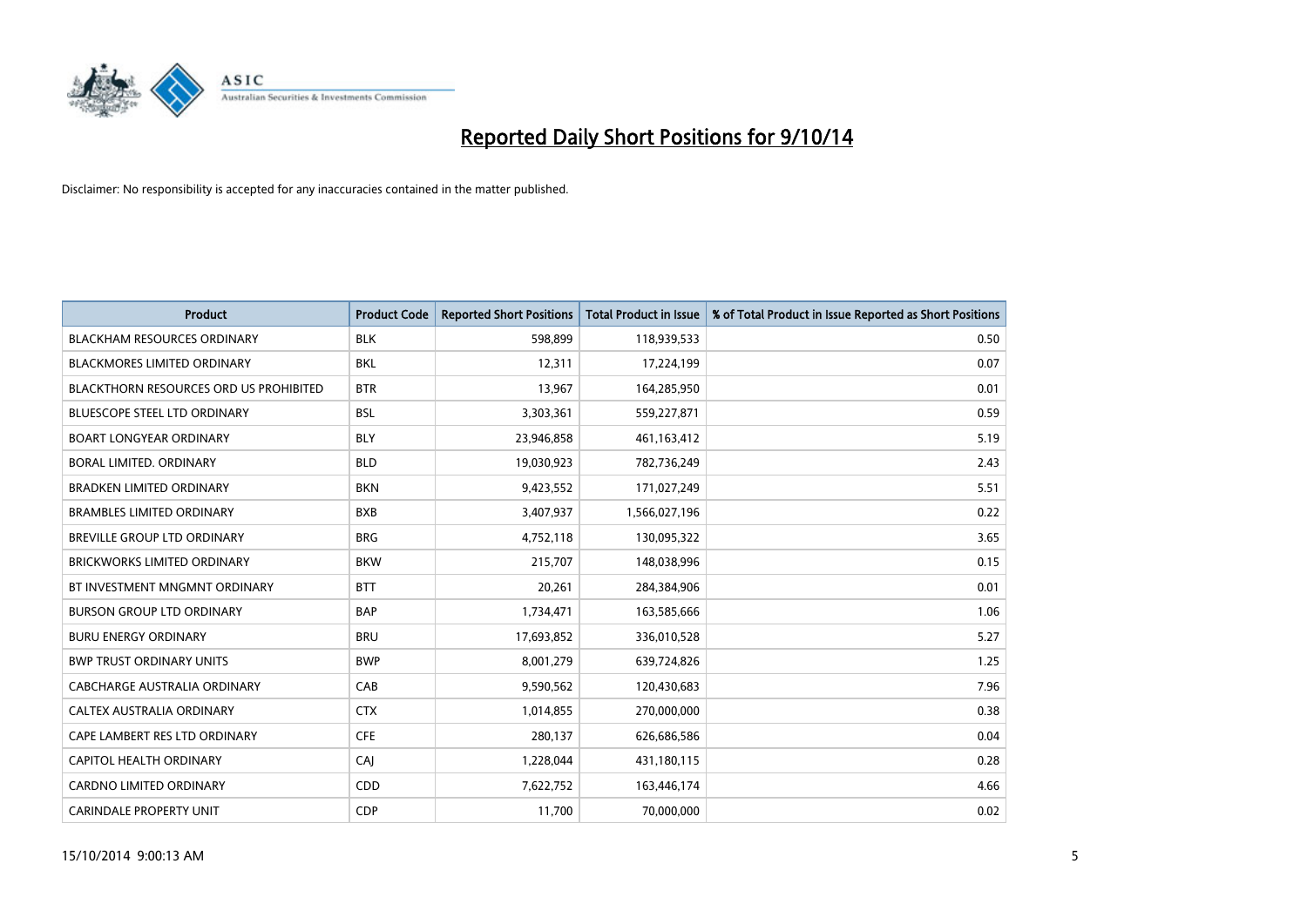

| <b>Product</b>                          | <b>Product Code</b> | <b>Reported Short Positions</b> | <b>Total Product in Issue</b> | % of Total Product in Issue Reported as Short Positions |
|-----------------------------------------|---------------------|---------------------------------|-------------------------------|---------------------------------------------------------|
| CARNARVON PETROLEUM ORDINARY            | <b>CVN</b>          | 190,126                         | 987,252,253                   | 0.02                                                    |
| CARSALES.COM LTD ORDINARY               | <b>CRZ</b>          | 15,059,272                      | 238,389,986                   | 6.32                                                    |
| <b>CASH CONVERTERS ORDINARY</b>         | CCV                 | 7,582,787                       | 429,262,126                   | 1.77                                                    |
| CEDAR WOODS PROP. ORDINARY              | <b>CWP</b>          | 131,831                         | 78,336,371                    | 0.17                                                    |
| CENTRAL PETROLEUM ORDINARY              | <b>CTP</b>          | 376,858                         | 368,718,957                   | 0.10                                                    |
| CFS RETAIL TRUST GRP STAPLED SECURITIES | <b>CFX</b>          | 30,158,121                      | 3,050,355,727                 | 0.99                                                    |
| <b>CHALLENGER LIMITED ORDINARY</b>      | <b>CGF</b>          | 1,704,801                       | 564,063,117                   | 0.30                                                    |
| CHANDLER MACLEOD LTD ORDINARY           | <b>CMG</b>          | 10,007                          | 547,985,086                   | 0.00                                                    |
| CHARTER HALL GROUP STAPLED US PROHIBIT. | <b>CHC</b>          | 408,327                         | 355,015,480                   | 0.12                                                    |
| <b>CHARTER HALL RETAIL UNITS</b>        | <b>COR</b>          | 13,015,967                      | 372,893,153                   | 3.49                                                    |
| <b>CHORUS LIMITED ORDINARY</b>          | <b>CNU</b>          | 38,342                          | 396,369,767                   | 0.01                                                    |
| CLEARVIEW WEALTH LTD ORDINARY           | <b>CVW</b>          | 8,932                           | 562,711,976                   | 0.00                                                    |
| CLINUVEL PHARMACEUT. ORDINARY           | <b>CUV</b>          | 2,400                           | 42,466,435                    | 0.01                                                    |
| COAL OF AFRICA LTD ORDINARY             | <b>CZA</b>          | 426                             | 1,048,368,613                 | 0.00                                                    |
| <b>COALSPUR MINES LTD ORDINARY</b>      | <b>CPL</b>          | 1,453,517                       | 641,544,455                   | 0.23                                                    |
| COCA-COLA AMATIL ORDINARY               | <b>CCL</b>          | 23,763,084                      | 763,590,249                   | 3.11                                                    |
| COCHLEAR LIMITED ORDINARY               | <b>COH</b>          | 6,288,207                       | 57,062,020                    | 11.02                                                   |
| <b>COCKATOO COAL ORDINARY</b>           | <b>COK</b>          | 167,987                         | 4,560,196,928                 | 0.00                                                    |
| <b>CODAN LIMITED ORDINARY</b>           | <b>CDA</b>          | 305,411                         | 176,969,924                   | 0.17                                                    |
| COFFEY INTERNATIONAL ORDINARY           | <b>COF</b>          | 6,077                           | 255,833,165                   | 0.00                                                    |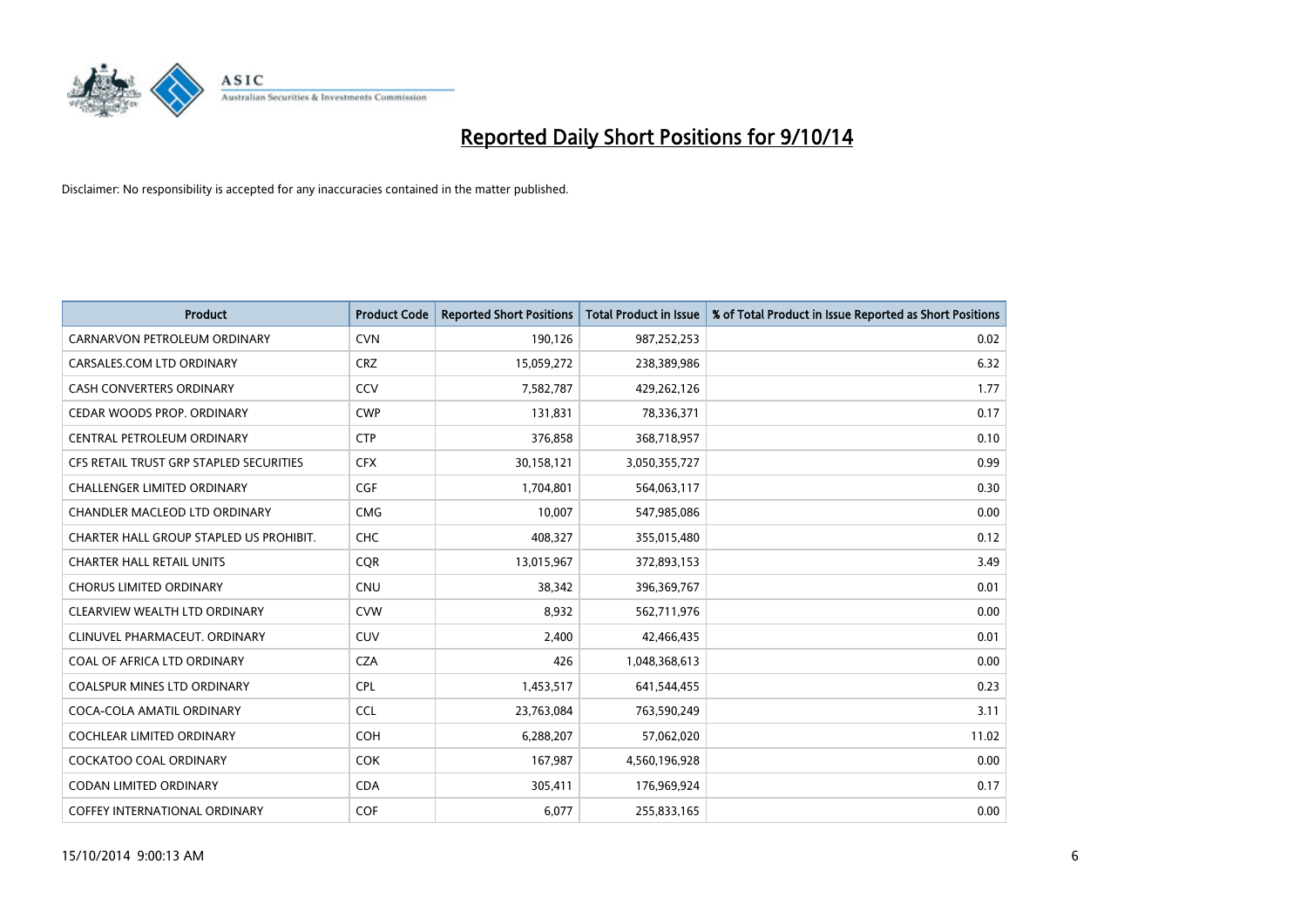

| <b>Product</b>                          | <b>Product Code</b> | <b>Reported Short Positions</b> | <b>Total Product in Issue</b> | % of Total Product in Issue Reported as Short Positions |
|-----------------------------------------|---------------------|---------------------------------|-------------------------------|---------------------------------------------------------|
| <b>COKAL LTD ORDINARY</b>               | <b>CKA</b>          | 6.820                           | 471,103,926                   | 0.00                                                    |
| <b>COLLECTION HOUSE ORDINARY</b>        | <b>CLH</b>          | 3,443,208                       | 129,717,785                   | 2.65                                                    |
| <b>COLLINS FOODS LTD ORDINARY</b>       | <b>CKF</b>          | 100,000                         | 93,000,003                    | 0.11                                                    |
| COMMONWEALTH BANK, ORDINARY             | <b>CBA</b>          | 17,811,913                      | 1,621,319,194                 | 1.10                                                    |
| COMMONWEALTH BANK, PERP.EXC.PERLS VII   | <b>CBAPD</b>        | 3,492                           | 30,000,000                    | 0.01                                                    |
| <b>COMPASS RESOURCES ORDINARY</b>       | <b>CMR</b>          | 7,472                           | 1,403,744,100                 | 0.00                                                    |
| <b>COMPUTERSHARE LTD ORDINARY</b>       | <b>CPU</b>          | 6,255,690                       | 556,203,079                   | 1.12                                                    |
| <b>COOPER ENERGY LTD ORDINARY</b>       | <b>COE</b>          | 321,245                         | 329,235,509                   | 0.10                                                    |
| <b>CORP TRAVEL LIMITED ORDINARY</b>     | <b>CTD</b>          | 247,810                         | 90,517,621                    | 0.27                                                    |
| <b>COVER-MORE GRP LTD ORDINARY</b>      | <b>CVO</b>          | 10,221,103                      | 317,750,000                   | 3.22                                                    |
| <b>CREDIT CORP GROUP ORDINARY</b>       | <b>CCP</b>          | 503,639                         | 46,296,407                    | 1.09                                                    |
| <b>CROMWELL PROP STAPLED SECURITIES</b> | <b>CMW</b>          | 9,975,718                       | 1,733,132,163                 | 0.58                                                    |
| <b>CROWE HORWATH AUS ORDINARY</b>       | <b>CRH</b>          | 67,437                          | 273,005,429                   | 0.02                                                    |
| <b>CROWN RESORTS LTD ORDINARY</b>       | <b>CWN</b>          | 9,099,517                       | 728,394,185                   | 1.25                                                    |
| <b>CSG LIMITED ORDINARY</b>             | CSV                 | 212,787                         | 279,648,511                   | 0.08                                                    |
| <b>CSL LIMITED ORDINARY</b>             | <b>CSL</b>          | 861,690                         | 474,543,947                   | 0.18                                                    |
| <b>CSR LIMITED ORDINARY</b>             | <b>CSR</b>          | 18,657,954                      | 506,000,315                   | 3.69                                                    |
| <b>CUDECO LIMITED ORDINARY</b>          | <b>CDU</b>          | 8,261,931                       | 235,425,143                   | 3.51                                                    |
| DART ENERGY LTD ORDINARY                | <b>DTE</b>          | 273,896                         | 1,108,752,733                 | 0.02                                                    |
| DATA#3 LIMITED ORDINARY                 | <b>DTL</b>          | 103,203                         | 153,974,950                   | 0.07                                                    |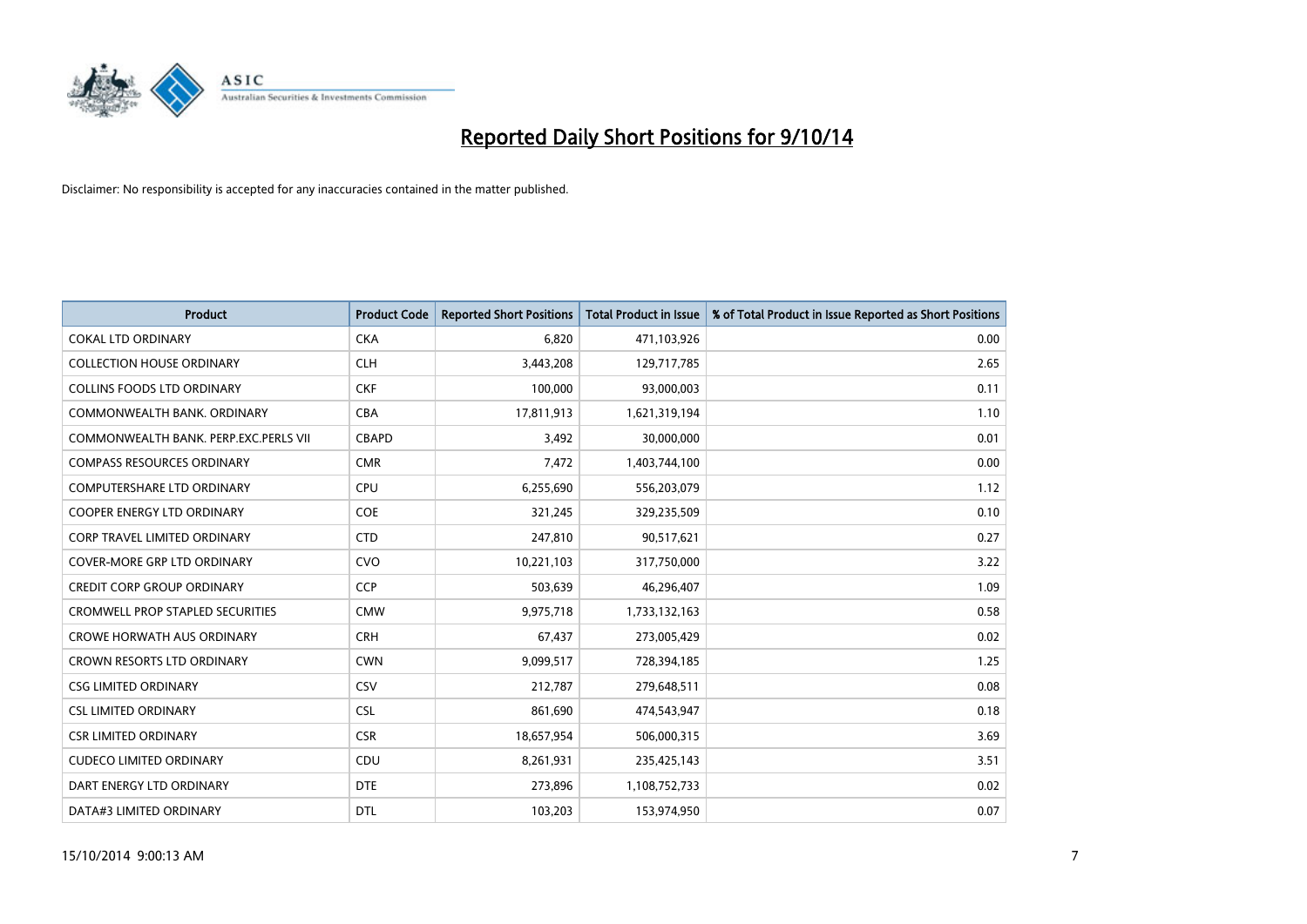

| <b>Product</b>                       | <b>Product Code</b> | <b>Reported Short Positions</b> | <b>Total Product in Issue</b> | % of Total Product in Issue Reported as Short Positions |
|--------------------------------------|---------------------|---------------------------------|-------------------------------|---------------------------------------------------------|
| <b>DECMIL GROUP LIMITED ORDINARY</b> | <b>DCG</b>          | 1,380,779                       | 168,657,794                   | 0.82                                                    |
| DEEP YELLOW LIMITED ORDINARY         | <b>DYL</b>          | 1,002                           | 1,891,196,227                 | 0.00                                                    |
| DEXUS PROPERTY GROUP STAPLED UNITS   | <b>DXS</b>          | 15,252,776                      | 5,433,110,810                 | 0.28                                                    |
| DICK SMITH HLDGS ORDINARY            | <b>DSH</b>          | 17,569,450                      | 236,511,364                   | 7.43                                                    |
| DISCOVERY METALS LTD ORDINARY        | <b>DML</b>          | 614,804                         | 644,039,581                   | 0.10                                                    |
| DOMINO PIZZA ENTERPR ORDINARY        | <b>DMP</b>          | 1,143,698                       | 86,160,773                    | 1.33                                                    |
| DONACO INTERNATIONAL ORDINARY        | <b>DNA</b>          | 5,751,528                       | 461,278,352                   | 1.25                                                    |
| DORAY MINERALS LTD ORDINARY          | <b>DRM</b>          | 176,331                         | 165,834,256                   | 0.11                                                    |
| DOWNER EDI LIMITED ORDINARY          | <b>DOW</b>          | 23,364,179                      | 435,399,975                   | 5.37                                                    |
| DRILLSEARCH ENERGY ORDINARY          | <b>DLS</b>          | 13,583,987                      | 460,796,194                   | 2.95                                                    |
| DUET GROUP STAPLED US PROHIBIT.      | <b>DUE</b>          | 10,304,257                      | 1,327,719,444                 | 0.78                                                    |
| <b>DULUXGROUP LIMITED ORDINARY</b>   | <b>DLX</b>          | 1,263,292                       | 383,503,942                   | 0.33                                                    |
| ECHO ENTERTAINMENT ORDINARY          | <b>EGP</b>          | 10,766,773                      | 825,672,730                   | 1.30                                                    |
| <b>ELDERS LIMITED ORDINARY</b>       | <b>ELD</b>          | 20,989,854                      | 523,265,328                   | 4.01                                                    |
| ELEMENTAL MINERALS ORDINARY          | <b>ELM</b>          | 94,536                          | 315,663,391                   | 0.03                                                    |
| <b>EMECO HOLDINGS ORDINARY</b>       | <b>EHL</b>          | 8,166,649                       | 599,675,707                   | 1.36                                                    |
| ENERGY DEVELOPMENTS ORDINARY         | <b>ENE</b>          | 663                             | 169,664,295                   | 0.00                                                    |
| <b>ENERGY RESOURCES ORDINARY 'A'</b> | <b>ERA</b>          | 11,746,792                      | 517,725,062                   | 2.27                                                    |
| <b>ENERGY WORLD CORPOR, ORDINARY</b> | <b>EWC</b>          | 45,284,537                      | 1,734,166,672                 | 2.61                                                    |
| ENVESTRA LIMITED ORDINARY            | ENV                 | 81,516                          | 1,796,808,474                 | 0.00                                                    |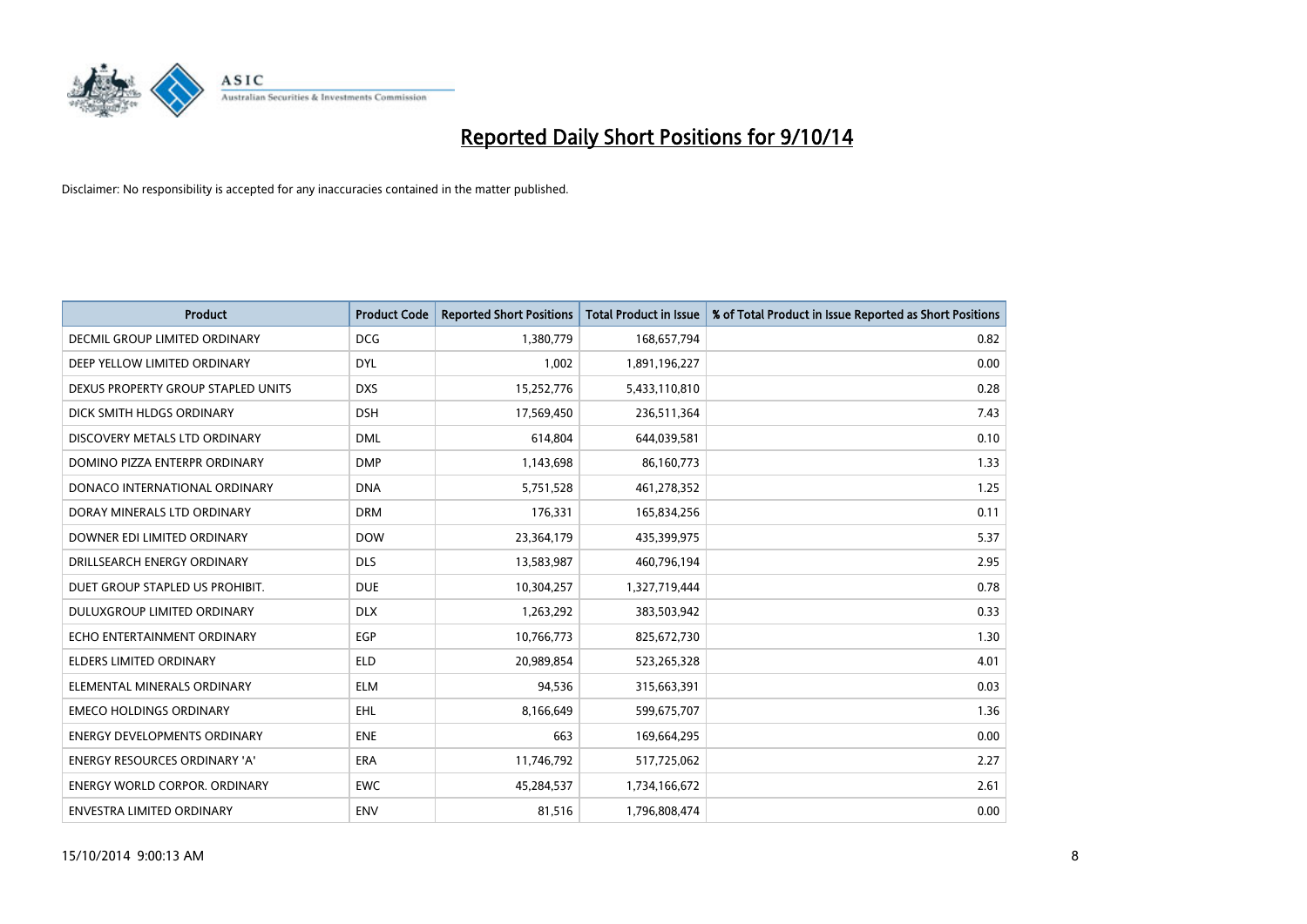

| <b>Product</b>                         | <b>Product Code</b> | <b>Reported Short Positions</b> | <b>Total Product in Issue</b> | % of Total Product in Issue Reported as Short Positions |
|----------------------------------------|---------------------|---------------------------------|-------------------------------|---------------------------------------------------------|
| EQUATORIAL RES LTD ORDINARY            | EQX                 | 33                              | 122,185,353                   | 0.00                                                    |
| EQUITY TRUSTEES ORDINARY               | EQT                 | 8,979                           | 19,152,092                    | 0.05                                                    |
| ERM POWER LIMITED ORDINARY             | <b>EPW</b>          | 551,908                         | 240,530,856                   | 0.23                                                    |
| EVOLUTION MINING LTD ORDINARY          | <b>EVN</b>          | 40,566,546                      | 714,921,647                   | 5.67                                                    |
| FAIRFAX MEDIA LTD ORDINARY             | <b>FXI</b>          | 55,348,386                      | 2,351,955,725                 | 2.35                                                    |
| <b>FANTASTIC HOLDINGS ORDINARY</b>     | <b>FAN</b>          | 14,643                          | 103,068,398                   | 0.01                                                    |
| <b>FAR LTD ORDINARY</b>                | <b>FAR</b>          | 9,056,100                       | 2,699,846,742                 | 0.34                                                    |
| FEDERATION CNTRES ORD/UNIT STAPLED SEC | <b>FDC</b>          | 976,663                         | 1,427,641,565                 | 0.07                                                    |
| FISHER & PAYKEL H. ORDINARY            | <b>FPH</b>          | 5,726                           | 556,289,549                   | 0.00                                                    |
| FLEETWOOD CORP ORDINARY                | <b>FWD</b>          | 1,463,548                       | 60,581,211                    | 2.42                                                    |
| FLETCHER BUILDING ORDINARY             | <b>FBU</b>          | 1,122,384                       | 687,854,788                   | 0.16                                                    |
| FLEXIGROUP LIMITED ORDINARY            | <b>FXL</b>          | 3,470,549                       | 304,096,060                   | 1.14                                                    |
| FLIGHT CENTRE TRAVEL ORDINARY          | <b>FLT</b>          | 5,847,653                       | 100,706,641                   | 5.81                                                    |
| FLINDERS MINES LTD ORDINARY            | <b>FMS</b>          | 420,990                         | 2,400,995,602                 | 0.02                                                    |
| <b>FOCUS MINERALS LTD ORDINARY</b>     | <b>FML</b>          | 11,623,883                      | 9,137,375,877                 | 0.13                                                    |
| FOLKESTONE EDU TRUST UNITS             | FET                 | 603,163                         | 205,069,661                   | 0.29                                                    |
| FONTERRA SHARE FUND ORDINARY UNITS     | <b>FSF</b>          | 83                              | 119,965,742                   | 0.00                                                    |
| FORTESCUE METALS GRP ORDINARY          | <b>FMG</b>          | 288,371,389                     | 3,113,798,151                 | 9.26                                                    |
| FREEDOM FOOD LTD ORDINARY              | <b>FNP</b>          | 51,339                          | 151,570,371                   | 0.03                                                    |
| <b>G.U.D. HOLDINGS ORDINARY</b>        | GUD                 | 2,295,363                       | 70,939,492                    | 3.24                                                    |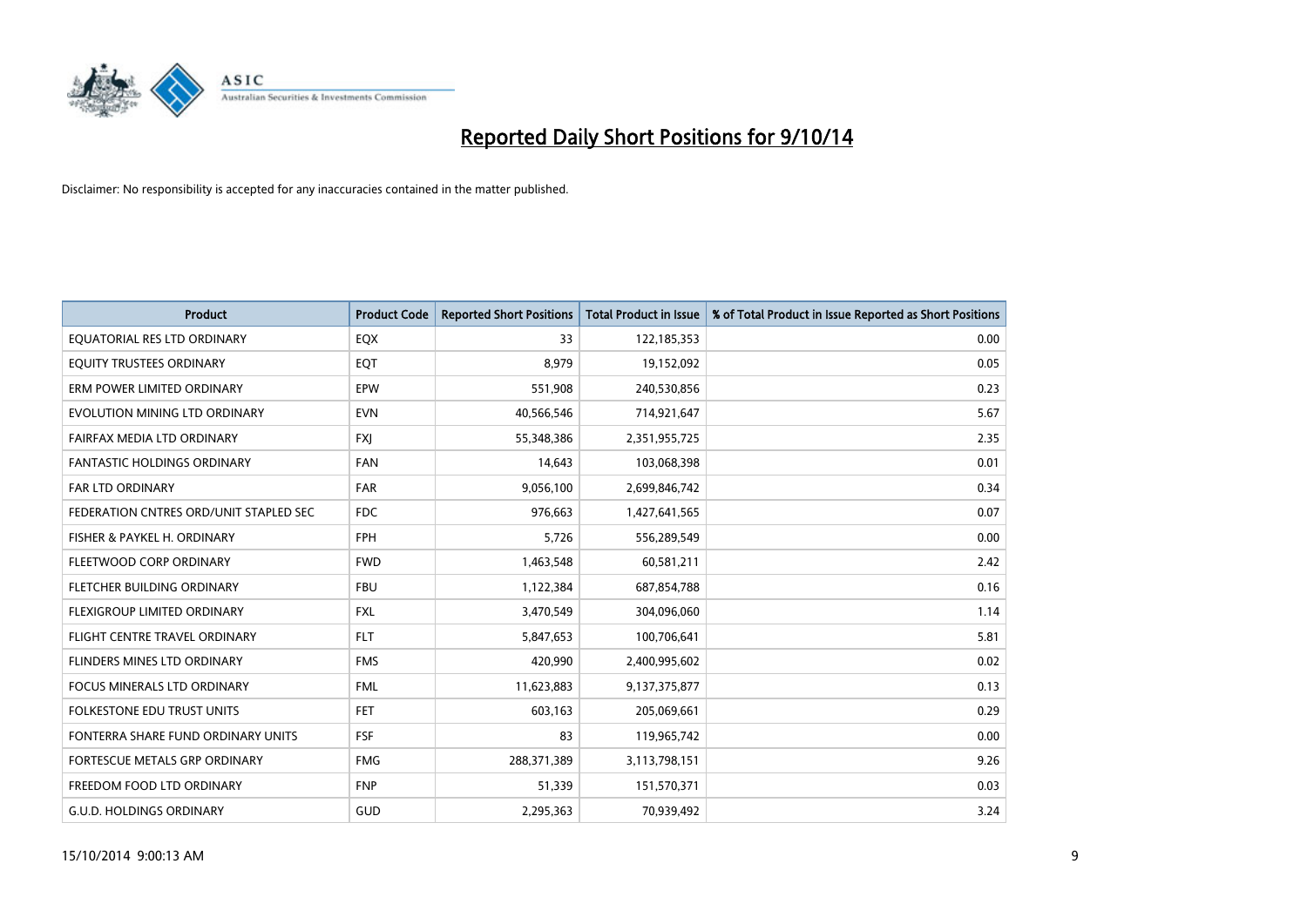

| <b>Product</b>                                   | <b>Product Code</b> | <b>Reported Short Positions</b> | <b>Total Product in Issue</b> | % of Total Product in Issue Reported as Short Positions |
|--------------------------------------------------|---------------------|---------------------------------|-------------------------------|---------------------------------------------------------|
| <b>G8 EDUCATION LIMITED ORDINARY</b>             | <b>GEM</b>          | 11,095,121                      | 332,073,918                   | 3.34                                                    |
| <b>GALAXY RESOURCES ORDINARY</b>                 | <b>GXY</b>          | 655,959                         | 1,064,496,654                 | 0.06                                                    |
| <b>GBST HOLDINGS ORDINARY</b>                    | <b>GBT</b>          | 12,800                          | 66,561,725                    | 0.02                                                    |
| <b>GDI PROPERTY GRP STAPLED SECURITIES</b>       | <b>GDI</b>          | 415,828                         | 567,575,025                   | 0.07                                                    |
| <b>GENTRACK GROUP LTD ORDINARY</b>               | <b>GTK</b>          | 2,026                           | 72,699,510                    | 0.00                                                    |
| <b>GENWORTH MORTGAGE ORDINARY</b>                | <b>GMA</b>          | 1,790,322                       | 650,000,000                   | 0.28                                                    |
| <b>GEODYNAMICS LIMITED ORDINARY</b>              | GDY                 | 819                             | 435,880,130                   | 0.00                                                    |
| <b>GINDALBIE METALS LTD ORDINARY</b>             | <b>GBG</b>          | 34,281,672                      | 1,495,306,811                 | 2.29                                                    |
| <b>GOLD ROAD RES LTD ORDINARY</b>                | <b>GOR</b>          | 407,312                         | 592,811,895                   | 0.07                                                    |
| <b>GOODMAN FIELDER, ORDINARY</b>                 | <b>GFF</b>          | 6,253,588                       | 1,955,559,207                 | 0.32                                                    |
| <b>GOODMAN GROUP STAPLED</b>                     | <b>GMG</b>          | 6,871,513                       | 1,745,417,725                 | 0.39                                                    |
| <b>GPT GROUP STAPLED SEC.</b>                    | GPT                 | 3,803,173                       | 1,685,460,955                 | 0.23                                                    |
| <b>GRAINCORP LIMITED A CLASS ORDINARY</b>        | <b>GNC</b>          | 9,326,519                       | 228,855,628                   | 4.08                                                    |
| <b>GRANGE RESOURCES, ORDINARY</b>                | <b>GRR</b>          | 8,345,023                       | 1,157,097,869                 | 0.72                                                    |
| <b>GREENCROSS LIMITED ORDINARY</b>               | <b>GXL</b>          | 1,807,901                       | 111,447,503                   | 1.62                                                    |
| <b>GREENLAND MIN EN LTD ORDINARY</b>             | GGG                 | 845,087                         | 669,389,552                   | 0.13                                                    |
| <b>GREENLAND MIN EN LTD RIGHTS 26-JUN-14</b>     | GGGR                | 3,842                           | 88,685,050                    | 0.00                                                    |
| <b>GROWTHPOINT PROPERTY ORD/UNIT STAPLED SEC</b> | GOZ                 | 2,120,523                       | 554,315,998                   | 0.38                                                    |
| <b>GRYPHON MINERALS LTD ORDINARY</b>             | GRY                 | 4,367,909                       | 401,115,935                   | 1.09                                                    |
| <b>GUILDFORD COAL LTD ORDINARY</b>               | <b>GUF</b>          | 77,890                          | 845,190,354                   | 0.01                                                    |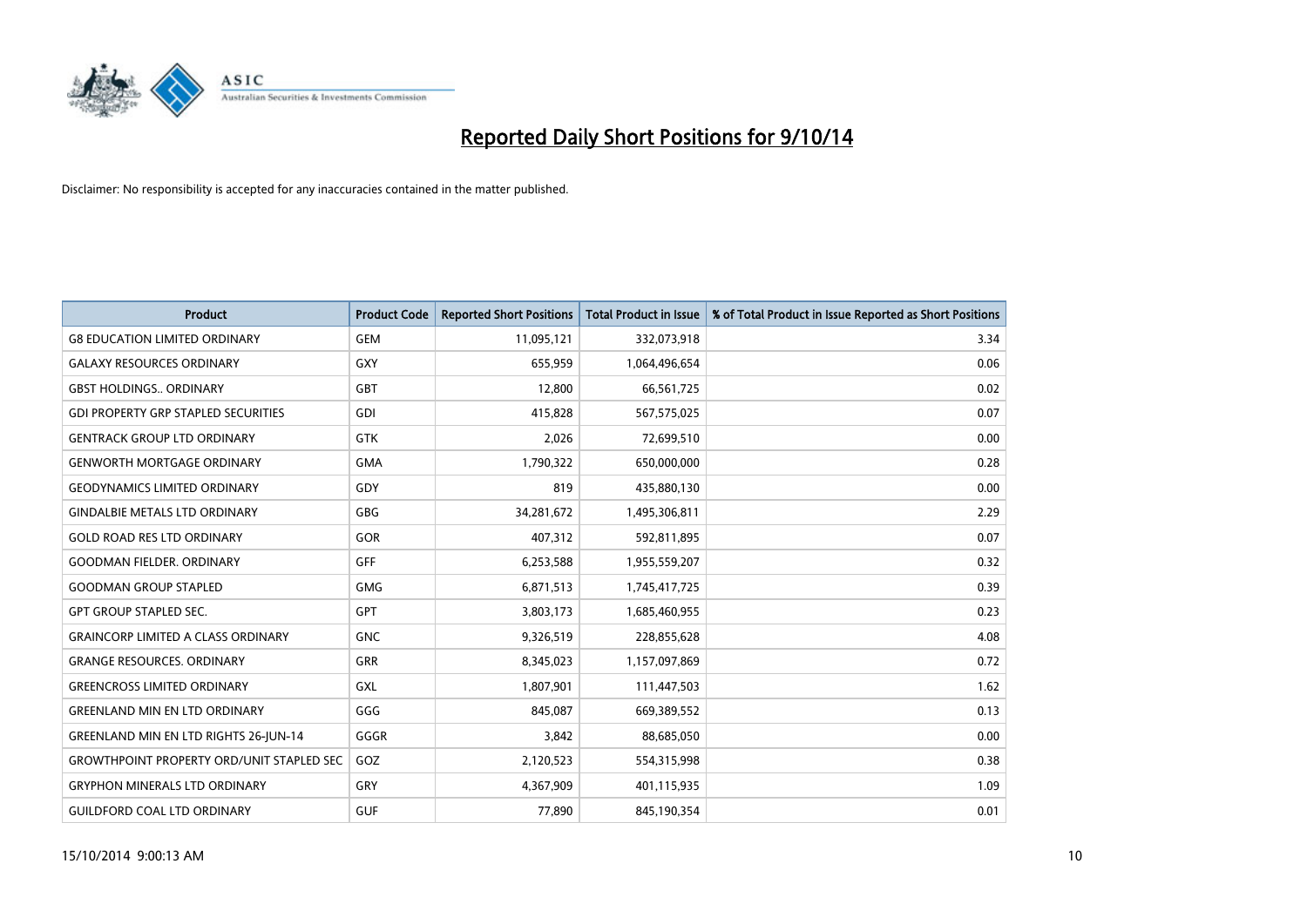

| <b>Product</b>                           | <b>Product Code</b> | <b>Reported Short Positions</b> | <b>Total Product in Issue</b> | % of Total Product in Issue Reported as Short Positions |
|------------------------------------------|---------------------|---------------------------------|-------------------------------|---------------------------------------------------------|
| <b>GWA GROUP LTD ORDINARY</b>            | <b>GWA</b>          | 13,551,988                      | 306,533,770                   | 4.42                                                    |
| HARVEY NORMAN ORDINARY                   | <b>HVN</b>          | 28,479,681                      | 1,062,316,784                 | 2.68                                                    |
| HEALTHSCOPE LIMITED. ORDINARY            | <b>HSO</b>          | 1,032,391                       | 1,732,094,838                 | 0.06                                                    |
| <b>HENDERSON GROUP CDI 1:1</b>           | HGG                 | 4,591,495                       | 743,750,462                   | 0.62                                                    |
| HEA HOLDINGS LIMITED ORDINARY            | <b>HFA</b>          | 3,809                           | 162,147,897                   | 0.00                                                    |
| <b>HIGHLANDS PACIFIC ORDINARY</b>        | <b>HIG</b>          | 3,153                           | 918,694,336                   | 0.00                                                    |
| HILLGROVE RES LTD ORDINARY               | <b>HGO</b>          | 56,479                          | 147,711,123                   | 0.04                                                    |
| <b>HILLS LTD ORDINARY</b>                | HIL                 | 785,761                         | 232,828,103                   | 0.34                                                    |
| HORIZON OIL LIMITED ORDINARY             | <b>HZN</b>          | 31,610,920                      | 1,301,981,265                 | 2.43                                                    |
| <b>ICAR ASIA LTD ORDINARY</b>            | ICQ                 | 198,833                         | 193,188,846                   | 0.10                                                    |
| <b>IINET LIMITED ORDINARY</b>            | <b>IIN</b>          | 7,820,997                       | 161,238,847                   | 4.85                                                    |
| <b>ILUKA RESOURCES ORDINARY</b>          | ILU                 | 36,946,289                      | 418,700,517                   | 8.82                                                    |
| <b>IMDEX LIMITED ORDINARY</b>            | <b>IMD</b>          | 2,543,320                       | 216,203,136                   | 1.18                                                    |
| <b>INCITEC PIVOT ORDINARY</b>            | IPL                 | 34,001,429                      | 1,654,998,197                 | 2.05                                                    |
| INDEPENDENCE GROUP ORDINARY              | <b>IGO</b>          | 284,256                         | 234,256,573                   | 0.12                                                    |
| <b>INDOPHIL RESOURCES ORDINARY</b>       | <b>IRN</b>          | 2,709,598                       | 1,203,146,194                 | 0.23                                                    |
| <b>INFIGEN ENERGY STAPLED SECURITIES</b> | <b>IFN</b>          | 2,688,036                       | 767,887,581                   | 0.35                                                    |
| <b>INFOMEDIA LTD ORDINARY</b>            | <b>IFM</b>          | 1,092,611                       | 306,954,355                   | 0.36                                                    |
| <b>INGENIA GROUP STAPLED SECURITIES</b>  | <b>INA</b>          | 12,713,590                      | 845,677,627                   | 1.50                                                    |
| INSURANCE AUSTRALIA ORDINARY             | IAG                 | 16,658,790                      | 2,341,618,048                 | 0.71                                                    |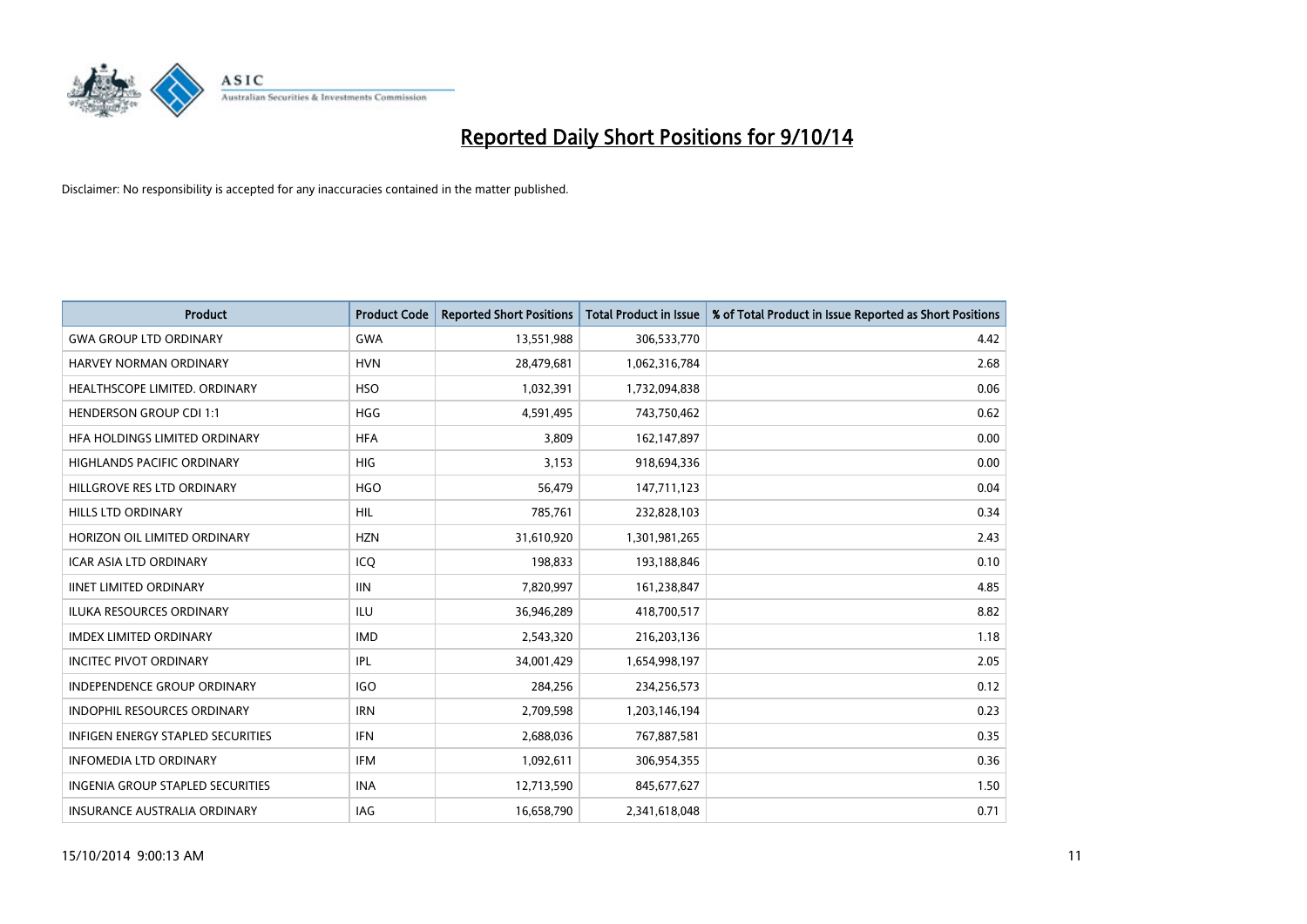

| <b>Product</b>                                  | <b>Product Code</b> | <b>Reported Short Positions</b> | <b>Total Product in Issue</b> | % of Total Product in Issue Reported as Short Positions |
|-------------------------------------------------|---------------------|---------------------------------|-------------------------------|---------------------------------------------------------|
| <b>INTREPID MINES ORDINARY</b>                  | <b>IAU</b>          | 3,212,048                       | 557,577,524                   | 0.58                                                    |
| <b>INVESTA OFFICE FUND STAPLED SECURITIES</b>   | <b>IOF</b>          | 655,612                         | 614,047,458                   | 0.11                                                    |
| <b>INVOCARE LIMITED ORDINARY</b>                | <b>IVC</b>          | 4,969,350                       | 110,030,298                   | 4.52                                                    |
| <b>IOOF HOLDINGS LTD ORDINARY</b>               | IFL                 | 9,337,274                       | 300,133,752                   | 3.11                                                    |
| <b>IPROPERTY GROUP LTD ORDINARY</b>             | <b>IPP</b>          | 2,452,345                       | 181,703,204                   | 1.35                                                    |
| <b>IRESS LIMITED ORDINARY</b>                   | <b>IRE</b>          | 5,333,016                       | 159,097,319                   | 3.35                                                    |
| <b>IRON ORE HOLDINGS ORDINARY</b>               | <b>IOH</b>          | 436,124                         | 161,174,005                   | 0.27                                                    |
| <b>ISELECT LTD ORDINARY</b>                     | <b>ISU</b>          | 873,818                         | 260,889,894                   | 0.33                                                    |
| <b>ISENTIA GROUP LTD ORDINARY</b>               | <b>ISD</b>          | 471,946                         | 200,000,001                   | 0.24                                                    |
| <b>ISENTRIC LTD. ORDINARY</b>                   | ICU                 | 166,638                         | 76,746,962                    | 0.22                                                    |
| <b>JAMES HARDIE INDUST CHESS DEPOSITARY INT</b> | <b>IHX</b>          | 6,274,164                       | 444,925,946                   | 1.41                                                    |
| JAPARA HEALTHCARE LT ORDINARY                   | <b>IHC</b>          | 6,780,690                       | 263,046,592                   | 2.58                                                    |
| <b>JB HI-FI LIMITED ORDINARY</b>                | <b>IBH</b>          | 12,170,616                      | 98,947,309                    | 12.30                                                   |
| <b>KAGARA LTD ORDINARY</b>                      | <b>KZL</b>          | 34,720                          | 798,953,117                   | 0.00                                                    |
| KAROON GAS AUSTRALIA ORDINARY                   | <b>KAR</b>          | 20,641,565                      | 255,997,690                   | 8.06                                                    |
| KATHMANDU HOLD LTD ORDINARY                     | <b>KMD</b>          | 3,139,096                       | 201,318,944                   | 1.56                                                    |
| <b>KBL MINING LIMITED ORDINARY</b>              | KBL                 | 1,820                           | 393,535,629                   | 0.00                                                    |
| KINGSGATE CONSOLID. ORDINARY                    | <b>KCN</b>          | 17,392,867                      | 223,584,937                   | 7.78                                                    |
| KINGSROSE MINING LTD ORDINARY                   | <b>KRM</b>          | 426,348                         | 358,611,493                   | 0.12                                                    |
| <b>KOGI IRON LTD ORDINARY</b>                   | <b>KFE</b>          | 2,192,098                       | 376,669,836                   | 0.58                                                    |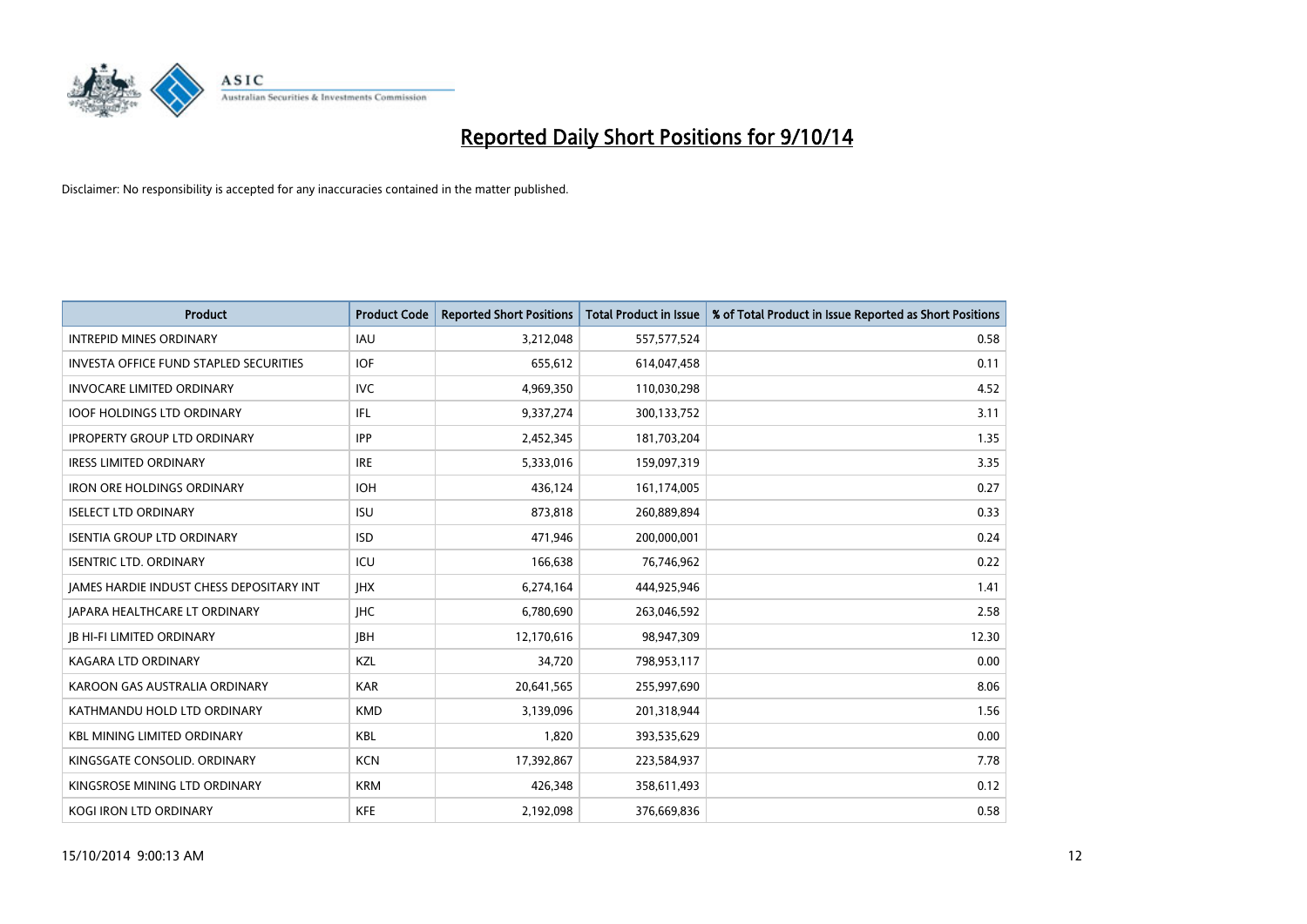

| <b>Product</b>                            | <b>Product Code</b> | <b>Reported Short Positions</b> | <b>Total Product in Issue</b> | % of Total Product in Issue Reported as Short Positions |
|-------------------------------------------|---------------------|---------------------------------|-------------------------------|---------------------------------------------------------|
| LEIGHTON HOLDINGS ORDINARY                | LEI                 | 5,740,539                       | 338,503,563                   | 1.70                                                    |
| LEND LEASE GROUP UNIT/ORD STAPLED         | LLC                 | 2,230,887                       | 579,596,726                   | 0.38                                                    |
| LIQUEFIED NATURAL ORDINARY                | <b>LNG</b>          | 8,779,668                       | 461,402,201                   | 1.90                                                    |
| LONESTAR RESO LTD ORDINARY                | <b>LNR</b>          | 843,888                         | 752,187,211                   | 0.11                                                    |
| LUCAPA DIAMOND LTD ORDINARY               | LOM                 | 41,467                          | 181,819,353                   | 0.02                                                    |
| LYNAS CORPORATION ORDINARY                | <b>LYC</b>          | 139,678,392                     | 2,483,801,566                 | 5.62                                                    |
| <b>LYNAS CORPORATION RIGHTS 13-OCT-14</b> | <b>LYCR</b>         | 17,938,918                      | 887,071,988                   | 2.02                                                    |
| <b>M2 GRP LTD ORDINARY</b>                | <b>MTU</b>          | 5,542,777                       | 180,849,848                   | 3.06                                                    |
| <b>MACA LIMITED ORDINARY</b>              | <b>MLD</b>          | 1,140,685                       | 232,676,373                   | 0.49                                                    |
| <b>MACMAHON HOLDINGS ORDINARY</b>         | <b>MAH</b>          | 209,919                         | 1,261,699,966                 | 0.02                                                    |
| MACO ATLAS ROADS GRP ORDINARY STAPLED     | <b>MQA</b>          | 4,881,833                       | 511,538,852                   | 0.95                                                    |
| MACQUARIE GROUP LTD ORDINARY              | <b>MOG</b>          | 898,253                         | 321,202,994                   | 0.28                                                    |
| MAGELLAN FIN GRP LTD ORDINARY             | <b>MFG</b>          | 4,719,568                       | 159,278,177                   | 2.96                                                    |
| <b>MANTRA GROUP LTD ORDINARY</b>          | <b>MTR</b>          | 345,706                         | 249,471,229                   | 0.14                                                    |
| <b>MATRIX C &amp; E LTD ORDINARY</b>      | <b>MCE</b>          | 2,603,759                       | 94,555,428                    | 2.75                                                    |
| MAVERICK DRILLING ORDINARY                | <b>MAD</b>          | 4,676,281                       | 534,321,602                   | 0.88                                                    |
| MAXITRANS INDUSTRIES ORDINARY             | MXI                 | 22,122                          | 185,075,653                   | 0.01                                                    |
| MAYNE PHARMA LTD ORDINARY                 | <b>MYX</b>          | 10,264,159                      | 587,634,335                   | 1.75                                                    |
| MCMILLAN SHAKESPEARE ORDINARY             | <b>MMS</b>          | 1,000,273                       | 77,525,801                    | 1.29                                                    |
| MCPHERSON'S LTD ORDINARY                  | <b>MCP</b>          | 10,011                          | 95,434,645                    | 0.01                                                    |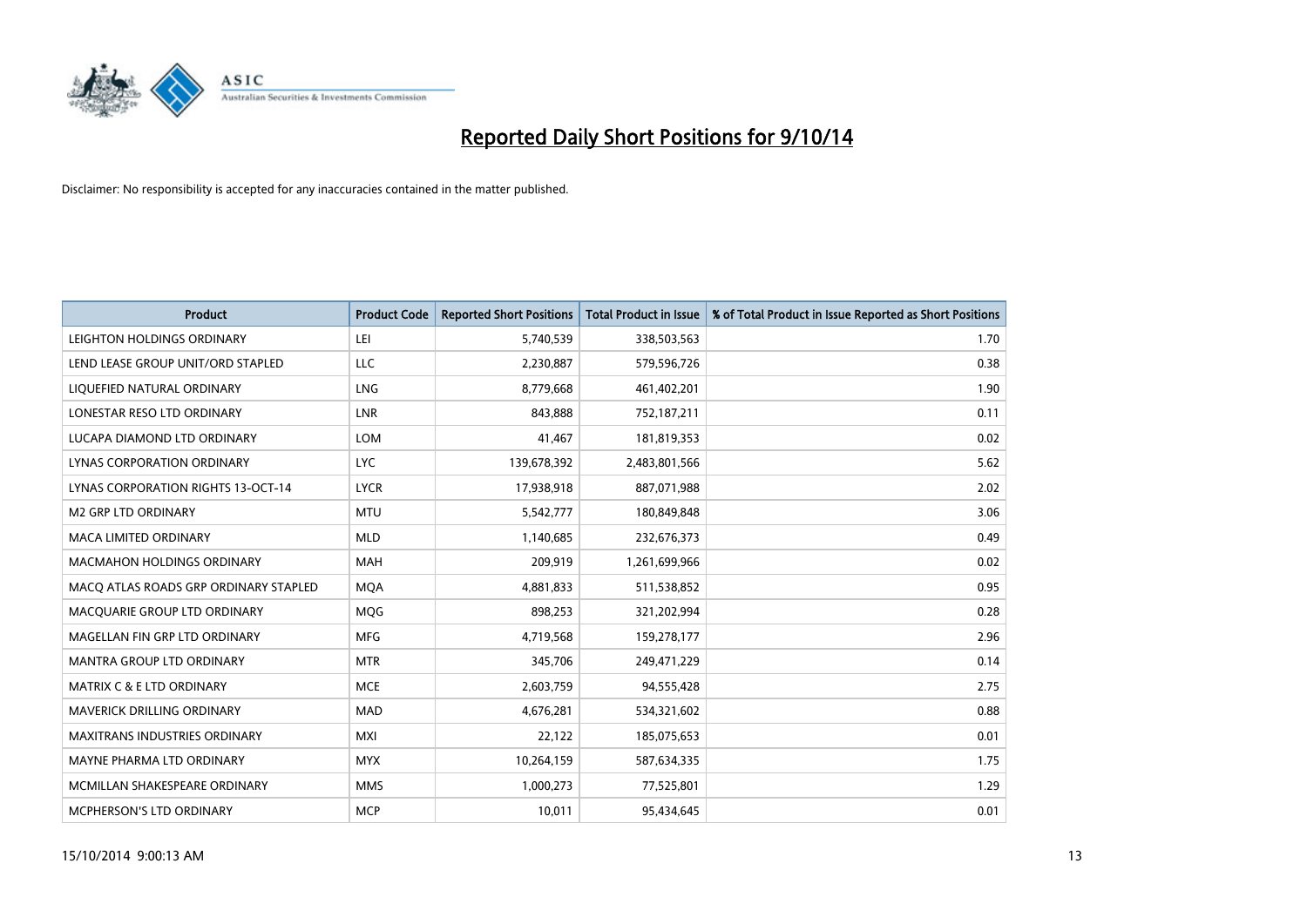

| <b>Product</b>                      | <b>Product Code</b> | <b>Reported Short Positions</b> | <b>Total Product in Issue</b> | % of Total Product in Issue Reported as Short Positions |
|-------------------------------------|---------------------|---------------------------------|-------------------------------|---------------------------------------------------------|
| MEDUSA MINING LTD ORDINARY          | <b>MML</b>          | 11,265,842                      | 207,794,301                   | 5.42                                                    |
| MERIDIAN ENERGY INSTALMENT RECEIPTS | <b>MEZCA</b>        | 200,000                         | 1,255,413,626                 | 0.02                                                    |
| MERMAID MARINE ORDINARY             | <b>MRM</b>          | 17,351,862                      | 368,665,949                   | 4.71                                                    |
| MESOBLAST LIMITED ORDINARY          | <b>MSB</b>          | 21,949,772                      | 321,696,029                   | 6.82                                                    |
| METALS X LIMITED ORDINARY           | <b>MLX</b>          | 3,432,880                       | 1,655,826,110                 | 0.21                                                    |
| METCASH LIMITED ORDINARY            | <b>MTS</b>          | 114,956,656                     | 903,309,574                   | 12.73                                                   |
| MIGHTY RIVER POWER ORDINARY         | <b>MYT</b>          | 3,656,136                       | 1,400,012,517                 | 0.26                                                    |
| MINCOR RESOURCES NL ORDINARY        | <b>MCR</b>          | 95,190                          | 188,208,274                   | 0.05                                                    |
| MINERAL DEPOSITS ORDINARY           | <b>MDL</b>          | 1,222,287                       | 103,676,341                   | 1.18                                                    |
| MINERAL RESOURCES, ORDINARY         | <b>MIN</b>          | 16,280,010                      | 186,556,246                   | 8.73                                                    |
| MINT WIRELESS ORDINARY              | <b>MNW</b>          | 1,434,168                       | 470,372,395                   | 0.30                                                    |
| MIRABELA NICKEL LTD ORDINARY        | <b>MBN</b>          | 10                              | 929,710,216                   | 0.00                                                    |
| MIRVAC GROUP STAPLED SECURITIES     | <b>MGR</b>          | 2,965,874                       | 3,697,197,370                 | 0.08                                                    |
| MOLOPO ENERGY LTD ORDINARY          | <b>MPO</b>          | 11.118                          | 248,705,730                   | 0.00                                                    |
| MONADELPHOUS GROUP ORDINARY         | <b>MND</b>          | 7,321,829                       | 92,998,380                    | 7.87                                                    |
| MONASH IVF GROUP LTD ORDINARY       | <b>MVF</b>          | 509,115                         | 231,081,089                   | 0.22                                                    |
| MORTGAGE CHOICE LTD ORDINARY        | <b>MOC</b>          | 1,086                           | 123,879,296                   | 0.00                                                    |
| <b>MOUNT GIBSON IRON ORDINARY</b>   | <b>MGX</b>          | 28,967,519                      | 1,090,805,085                 | 2.66                                                    |
| MULTIPLEX SITES SITES               | <b>MXUPA</b>        | 2,346                           | 4,500,000                     | 0.05                                                    |
| MYER HOLDINGS LTD ORDINARY          | <b>MYR</b>          | 96,921,193                      | 585,689,551                   | 16.55                                                   |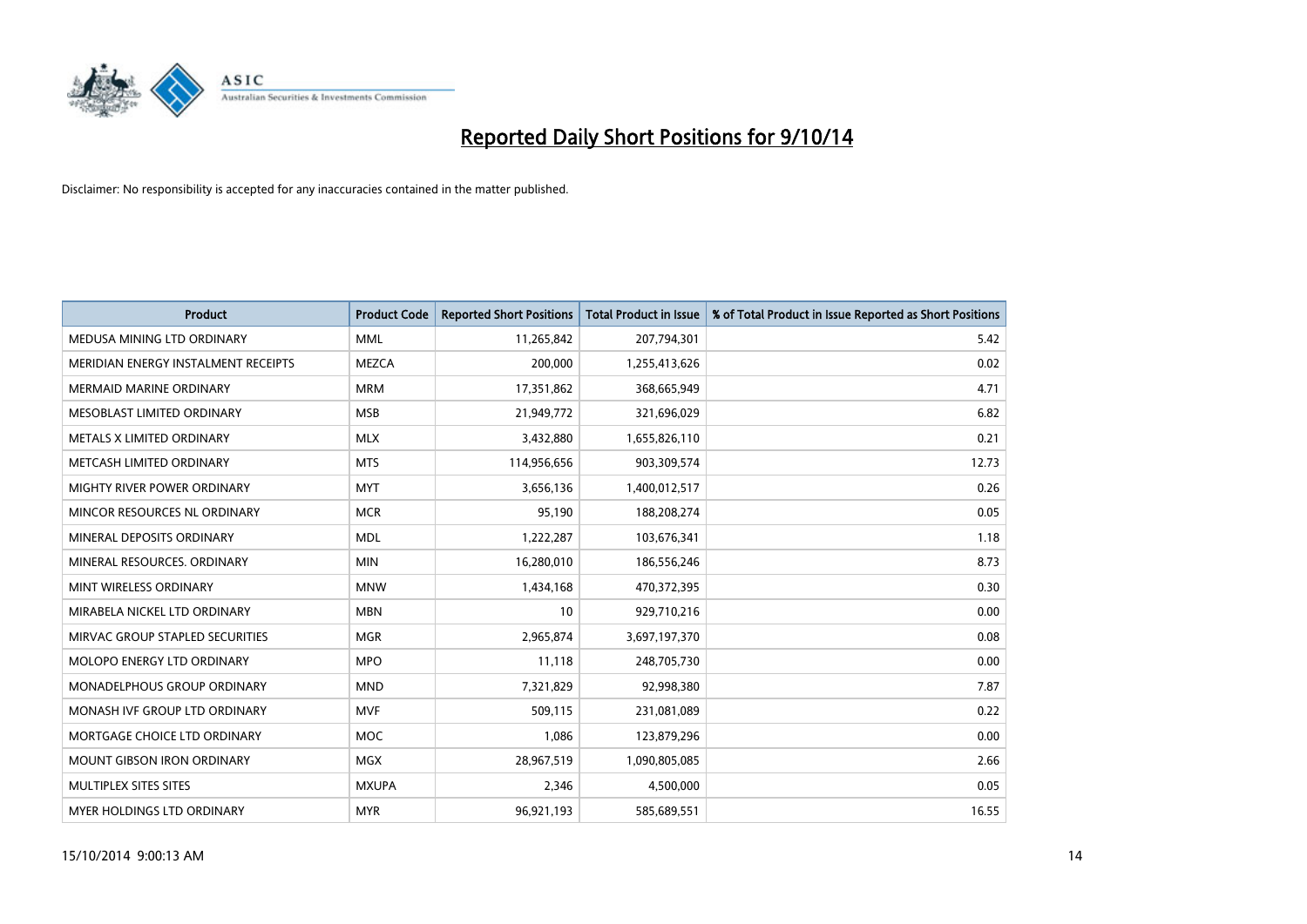

| <b>Product</b>                | <b>Product Code</b> | <b>Reported Short Positions</b> | <b>Total Product in Issue</b> | % of Total Product in Issue Reported as Short Positions |
|-------------------------------|---------------------|---------------------------------|-------------------------------|---------------------------------------------------------|
| NANOSONICS LIMITED ORDINARY   | <b>NAN</b>          | 2,144,851                       | 264,332,826                   | 0.81                                                    |
| NATIONAL AUST. BANK ORDINARY  | <b>NAB</b>          | 13,058,728                      | 2,365,790,790                 | 0.55                                                    |
| NATIONAL STORAGE STAPLED      | <b>NSR</b>          | 931,329                         | 281,631,660                   | 0.33                                                    |
| NAVITAS LIMITED ORDINARY      | <b>NVT</b>          | 3,674,715                       | 376,037,813                   | 0.98                                                    |
| NEARMAP LTD ORDINARY          | <b>NEA</b>          | 1,073,742                       | 337,946,101                   | 0.32                                                    |
| NEON ENERGY LIMITED ORDINARY  | <b>NEN</b>          | 140,474                         | 553,037,848                   | 0.03                                                    |
| NEW HOPE CORPORATION ORDINARY | <b>NHC</b>          | 1,895,891                       | 830,999,449                   | 0.23                                                    |
| NEW STANDARD ENERGY ORDINARY  | <b>NSE</b>          | 10,500                          | 386,169,603                   | 0.00                                                    |
| NEWCREST MINING ORDINARY      | <b>NCM</b>          | 11,505,915                      | 766,510,971                   | 1.50                                                    |
| NEWS CORP A NON-VOTING CDI    | <b>NWSLV</b>        | 428,591                         | 2,692,304                     | 15.92                                                   |
| NEWS CORP B VOTING CDI        | <b>NWS</b>          | 2,306,445                       | 23,433,427                    | 9.84                                                    |
| NEWSAT LIMITED ORDINARY       | <b>NWT</b>          | 7,483,138                       | 613,199,841                   | 1.22                                                    |
| NEXTDC LIMITED ORDINARY       | <b>NXT</b>          | 19,224,336                      | 193,154,486                   | 9.95                                                    |
| NEXUS ENERGY LIMITED ORDINARY | <b>NXS</b>          | 83,983                          | 1,330,219,459                 | 0.01                                                    |
| NIB HOLDINGS LIMITED ORDINARY | <b>NHF</b>          | 2,275,675                       | 439,004,182                   | 0.52                                                    |
| NINE ENTERTAINMENT ORDINARY   | <b>NEC</b>          | 10,334,636                      | 940,295,023                   | 1.10                                                    |
| NOBLE MINERAL RES ORDINARY    | <b>NMG</b>          | 2,365,726                       | 666,397,952                   | 0.36                                                    |
| NORTHERN IRON LTD ORDINARY    | <b>NFE</b>          | 11,392                          | 484,405,314                   | 0.00                                                    |
| NORTHERN STAR ORDINARY        | <b>NST</b>          | 9,016,993                       | 587,429,659                   | 1.53                                                    |
| NRW HOLDINGS LIMITED ORDINARY | <b>NWH</b>          | 9,164,700                       | 278,888,011                   | 3.29                                                    |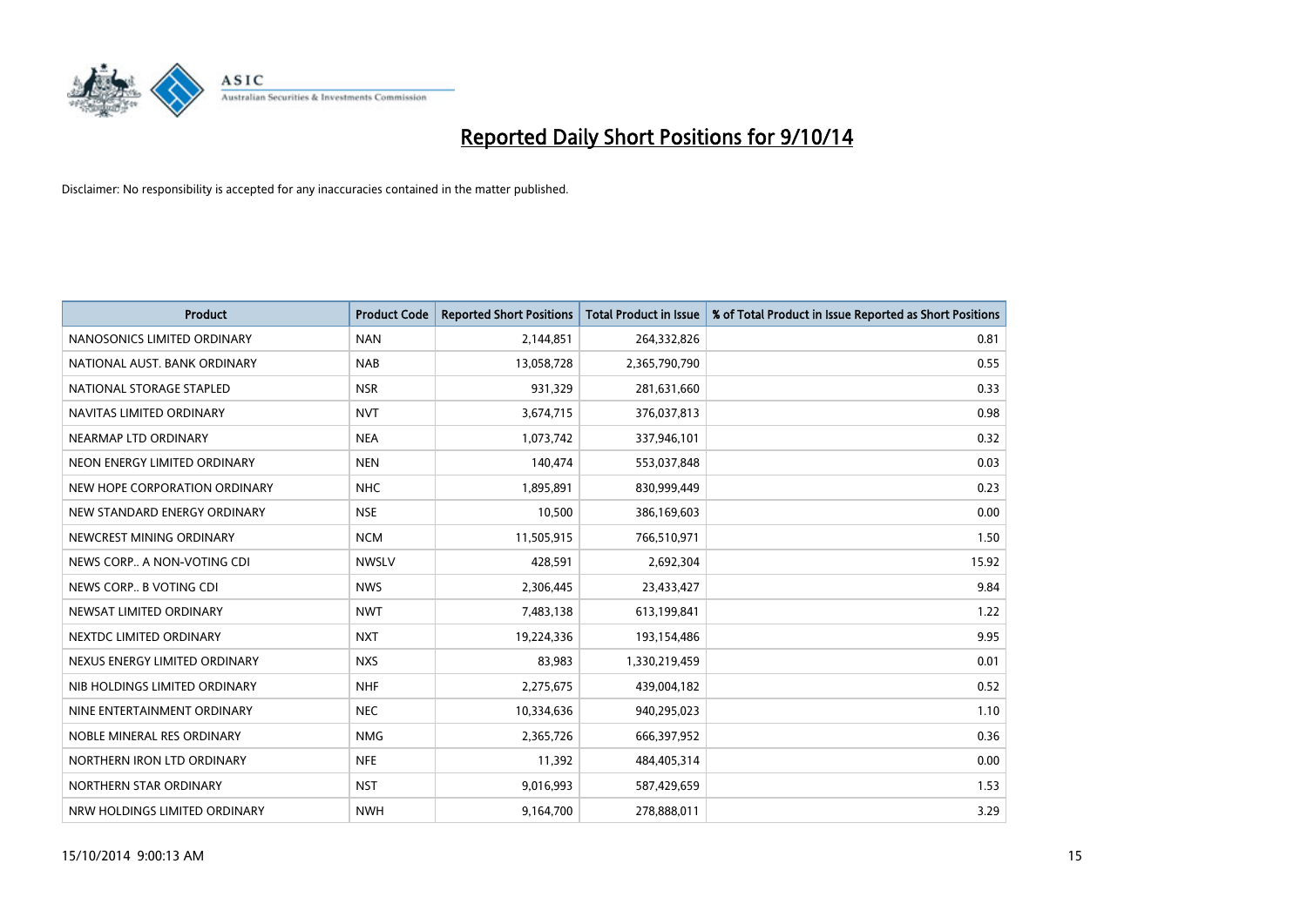

| <b>Product</b>                        | <b>Product Code</b> | <b>Reported Short Positions</b> | <b>Total Product in Issue</b> | % of Total Product in Issue Reported as Short Positions |
|---------------------------------------|---------------------|---------------------------------|-------------------------------|---------------------------------------------------------|
| NUFARM LIMITED ORDINARY               | <b>NUF</b>          | 14,214,347                      | 264,021,627                   | 5.38                                                    |
| NUPLEX INDUSTRIES ORDINARY            | <b>NPX</b>          | 1.000                           | 198,125,827                   | 0.00                                                    |
| OCEANAGOLD CORP. CHESS DEPOSITARY INT | <b>OGC</b>          | 2,949,995                       | 301,520,186                   | 0.98                                                    |
| OIL SEARCH LTD ORDINARY               | OSH                 | 1,883,739                       | 1,522,692,587                 | 0.12                                                    |
| OM HOLDINGS LIMITED ORDINARY          | <b>OMH</b>          | 58,121                          | 733,423,337                   | 0.01                                                    |
| OMI HOLDINGS LIMITED ORDINARY         | OMI                 | 27,135                          | 76,746,962                    | 0.04                                                    |
| ORICA LIMITED ORDINARY                | ORI                 | 16,647,871                      | 372,743,291                   | 4.47                                                    |
| ORIGIN ENERGY ORDINARY                | <b>ORG</b>          | 8,079,331                       | 1,106,271,529                 | 0.73                                                    |
| OROCOBRE LIMITED ORDINARY             | <b>ORE</b>          | 2,231,977                       | 132,041,911                   | 1.69                                                    |
| ORORA LIMITED ORDINARY                | <b>ORA</b>          | 5,613,416                       | 1,206,684,923                 | 0.47                                                    |
| OROTONGROUP LIMITED ORDINARY          | ORL                 | 252,266                         | 40,880,902                    | 0.62                                                    |
| OZ MINERALS ORDINARY                  | OZL                 | 15,228,524                      | 303,470,022                   | 5.02                                                    |
| OZFOREX GROUP LTD ORDINARY            | <b>OFX</b>          | 8,190,909                       | 240,000,000                   | 3.41                                                    |
| <b>PACIFIC BRANDS ORDINARY</b>        | <b>PBG</b>          | 56,942,378                      | 917,226,291                   | 6.21                                                    |
| PACT GROUP HLDGS LTD ORDINARY         | <b>PGH</b>          | 2,289,129                       | 294,097,961                   | 0.78                                                    |
| PALADIN ENERGY LTD ORDINARY           | <b>PDN</b>          | 101,317,143                     | 964,894,574                   | 10.50                                                   |
| PANAUST LIMITED ORDINARY              | <b>PNA</b>          | 40,719                          | 636,599,496                   | 0.01                                                    |
| PANORAMIC RESOURCES ORDINARY          | PAN                 | 2,320                           | 322,275,824                   | 0.00                                                    |
| PANTERRA GOLD LTD ORDINARY            | PGI                 | $\mathbf{1}$                    | 822,241,166                   | 0.00                                                    |
| PAPERLINX LIMITED ORDINARY            | <b>PPX</b>          | 44,675                          | 665, 181, 261                 | 0.01                                                    |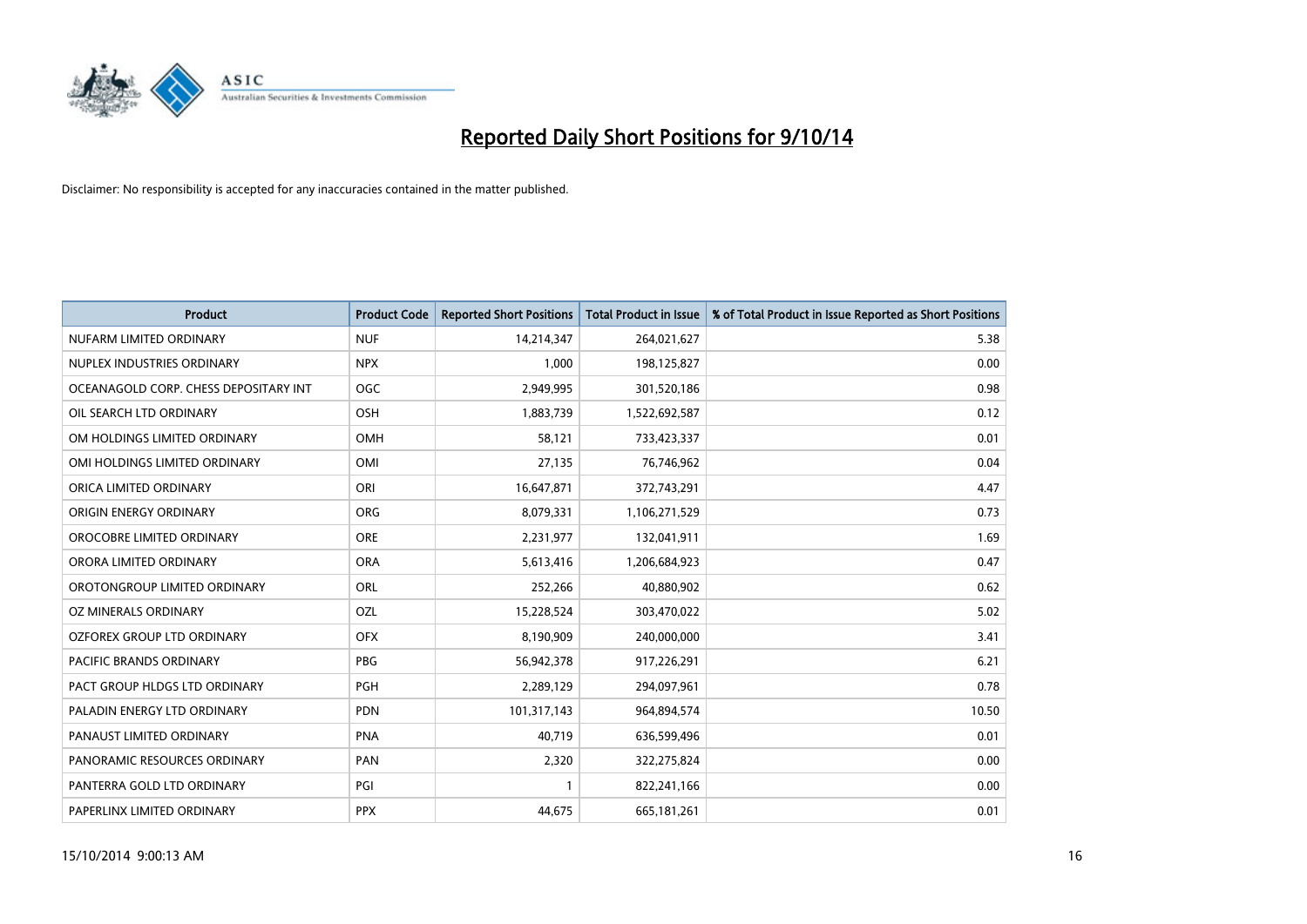

| <b>Product</b>                    | <b>Product Code</b> | <b>Reported Short Positions</b> | <b>Total Product in Issue</b> | % of Total Product in Issue Reported as Short Positions |
|-----------------------------------|---------------------|---------------------------------|-------------------------------|---------------------------------------------------------|
| PAPILLON RES LTD ORDINARY         | PIR                 | 417,926                         | 356,976,210                   | 0.12                                                    |
| PATTIES FOODS LTD ORDINARY        | <b>PFL</b>          | 9,001                           | 139,144,338                   | 0.01                                                    |
| PEET LIMITED ORDINARY             | <b>PPC</b>          | 52,444                          | 434,682,005                   | 0.01                                                    |
| PERPETUAL LIMITED ORDINARY        | <b>PPT</b>          | 1,011,422                       | 46,574,426                    | 2.17                                                    |
| PERSEUS MINING LTD ORDINARY       | PRU                 | 16,268,165                      | 526,656,401                   | 3.09                                                    |
| PHARMAXIS LTD ORDINARY            | <b>PXS</b>          | 501,000                         | 309,522,849                   | 0.16                                                    |
| PHOSPHAGENICS LTD. ORDINARY       | <b>POH</b>          | 43,750                          | 1,261,965,957                 | 0.00                                                    |
| PLATINUM ASSET ORDINARY           | <b>PTM</b>          | 2,726,649                       | 580,536,282                   | 0.47                                                    |
| PLATINUM AUSTRALIA ORDINARY       | <b>PLA</b>          | 836,027                         | 504,968,043                   | 0.17                                                    |
| PMP LIMITED ORDINARY              | <b>PMP</b>          | 27,581                          | 323,781,124                   | 0.01                                                    |
| POSEIDON NICK LTD ORDINARY        | <b>POS</b>          | 800,000                         | 516,024,954                   | 0.16                                                    |
| PRANA BIOTECHNOLOGY ORDINARY      | PBT                 | 408,287                         | 488,936,960                   | 0.08                                                    |
| PREMIER INVESTMENTS ORDINARY      | <b>PMV</b>          | 202,269                         | 155,714,874                   | 0.13                                                    |
| PRIMA BIOMED LTD ORDINARY         | <b>PRR</b>          | 132,361                         | 1,258,301,929                 | 0.01                                                    |
| PRIMARY HEALTH CARE ORDINARY      | <b>PRY</b>          | 22,851,063                      | 512,130,550                   | 4.46                                                    |
| PRIME MEDIA GRP LTD ORDINARY      | PRT                 | 1,406,026                       | 366,330,303                   | 0.38                                                    |
| PROGRAMMED ORDINARY               | <b>PRG</b>          | 238,264                         | 118,651,911                   | 0.20                                                    |
| <b>QANTAS AIRWAYS ORDINARY</b>    | QAN                 | 34,823,124                      | 2,196,330,250                 | 1.59                                                    |
| OBE INSURANCE GROUP ORDINARY      | <b>OBE</b>          | 26,471,269                      | 1,364,945,301                 | 1.94                                                    |
| <b>QUBE HOLDINGS LTD ORDINARY</b> | <b>QUB</b>          | 2,474,561                       | 1,051,172,929                 | 0.24                                                    |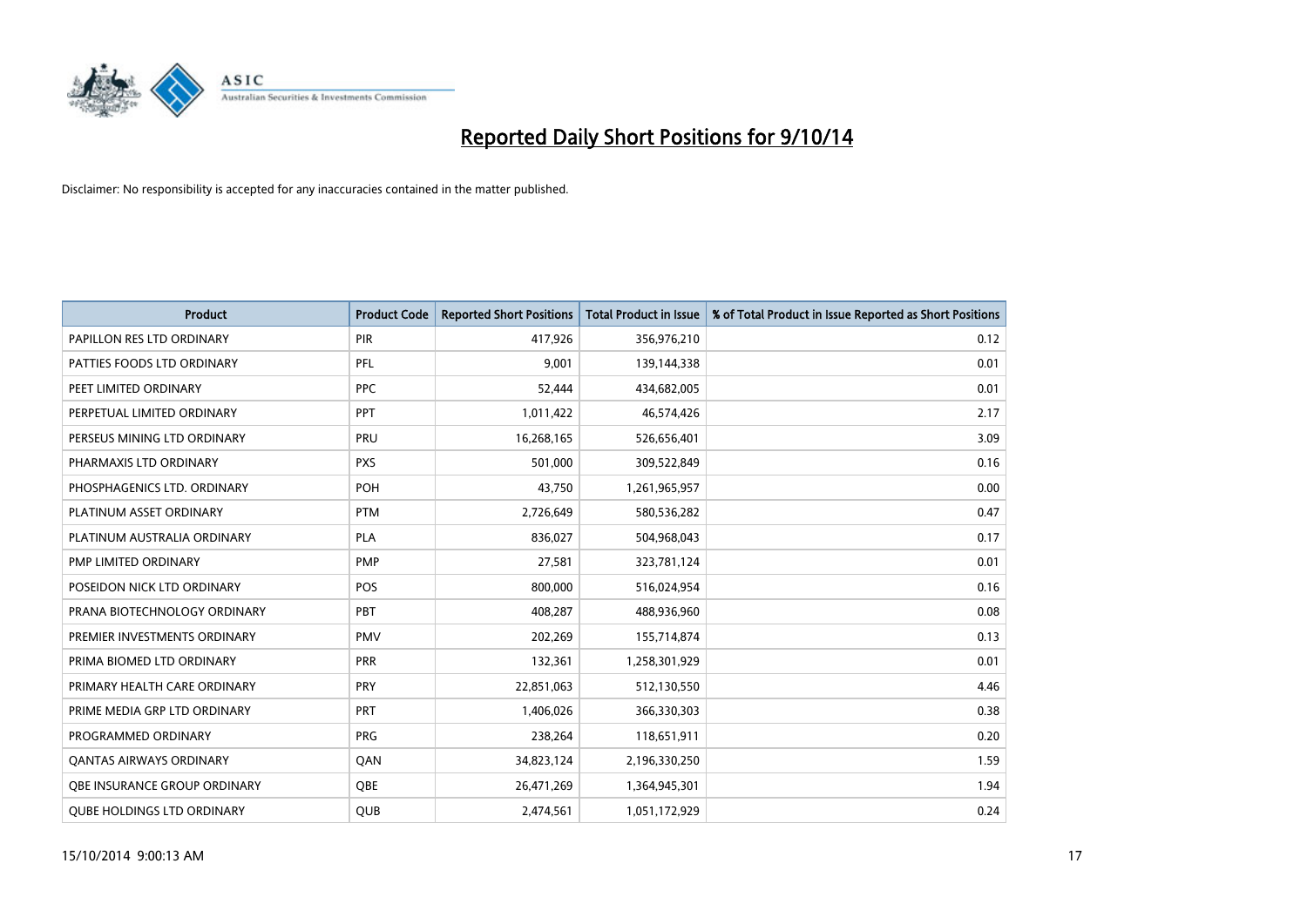

| <b>Product</b>                      | <b>Product Code</b> | <b>Reported Short Positions</b> | <b>Total Product in Issue</b> | % of Total Product in Issue Reported as Short Positions |
|-------------------------------------|---------------------|---------------------------------|-------------------------------|---------------------------------------------------------|
| RAMSAY HEALTH CARE ORDINARY         | <b>RHC</b>          | 964,197                         | 202,081,252                   | 0.48                                                    |
| RANGE RESOURCES LTD ORDINARY        | <b>RRS</b>          | 750,000                         | 4,990,740,816                 | 0.02                                                    |
| <b>RCG CORPORATION LTD ORDINARY</b> | <b>RCG</b>          | 147,757                         | 263,808,625                   | 0.06                                                    |
| <b>RCR TOMLINSON ORDINARY</b>       | <b>RCR</b>          | 242,527                         | 139,000,806                   | 0.17                                                    |
| <b>REA GROUP ORDINARY</b>           | <b>REA</b>          | 1,470,064                       | 131,714,699                   | 1.12                                                    |
| RECALL HOLDINGS LTD ORDINARY        | <b>REC</b>          | 10,375,825                      | 313,149,677                   | 3.31                                                    |
| <b>RECKON LIMITED ORDINARY</b>      | <b>RKN</b>          | 1,358,832                       | 112,084,762                   | 1.21                                                    |
| RED 5 LIMITED ORDINARY              | <b>RED</b>          | 174,740                         | 759,451,008                   | 0.02                                                    |
| <b>RED FORK ENERGY ORDINARY</b>     | <b>RFE</b>          | 318,694                         | 501,051,719                   | 0.06                                                    |
| REDBANK ENERGY LTD ORDINARY         | AEJ                 | 13                              | 786,287                       | 0.00                                                    |
| REED RESOURCES LTD ORDINARY         | <b>RDR</b>          | 2,000                           | 499,453,895                   | 0.00                                                    |
| REGIS HEALTHCARE LTD ORDINARY       | <b>REG</b>          | 3,331,271                       | 300,345,797                   | 1.11                                                    |
| REGIS RESOURCES ORDINARY            | <b>RRL</b>          | 47,057,666                      | 499,781,595                   | 9.42                                                    |
| RESMED INC CDI 10:1                 | <b>RMD</b>          | 41,279,867                      | 1,403,045,440                 | 2.94                                                    |
| <b>RESOLUTE MINING ORDINARY</b>     | <b>RSG</b>          | 8,552,558                       | 641,189,223                   | 1.33                                                    |
| <b>RESOURCE GENERATION ORDINARY</b> | <b>RES</b>          | 1,220                           | 581,380,338                   | 0.00                                                    |
| RETAIL FOOD GROUP ORDINARY          | <b>RFG</b>          | 10,286,818                      | 144,878,508                   | 7.10                                                    |
| REX MINERALS LIMITED ORDINARY       | <b>RXM</b>          | 1,123,056                       | 220,519,784                   | 0.51                                                    |
| RIO TINTO LIMITED ORDINARY          | <b>RIO</b>          | 3,092,662                       | 435,758,720                   | 0.71                                                    |
| RNI NL. ORDINARY                    | <b>RNI</b>          | 500,000                         | 426,055,957                   | 0.12                                                    |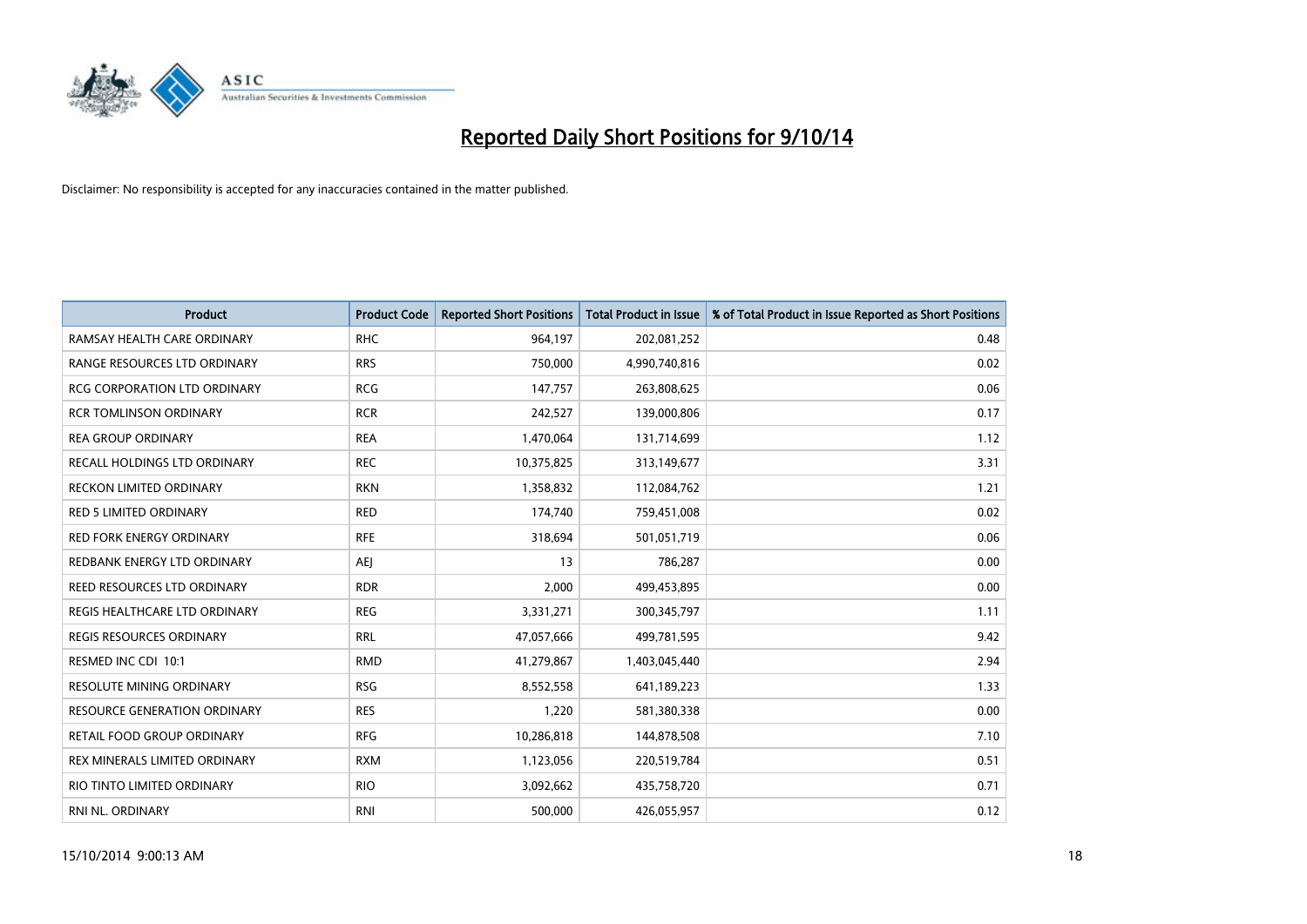

| <b>Product</b>                        | <b>Product Code</b> | <b>Reported Short Positions</b> | <b>Total Product in Issue</b> | % of Total Product in Issue Reported as Short Positions |
|---------------------------------------|---------------------|---------------------------------|-------------------------------|---------------------------------------------------------|
| ROC OIL COMPANY ORDINARY              | <b>ROC</b>          | 474,651                         | 687,618,400                   | 0.07                                                    |
| <b>ROX RESOURCES ORDINARY</b>         | <b>RXL</b>          | 1,977,434                       | 849,673,095                   | 0.23                                                    |
| ROYAL WOLF HOLDINGS ORDINARY          | <b>RWH</b>          | 209,381                         | 100,387,052                   | 0.21                                                    |
| RUBIK FINANCIAL LTD. ORDINARY         | <b>RFL</b>          | 74,000                          | 340,999,914                   | 0.02                                                    |
| RUNGEPINCOCKMINARCO ORDINARY          | <b>RUL</b>          | 8,667                           | 177,653,062                   | 0.00                                                    |
| SAI GLOBAL LIMITED ORDINARY           | SAI                 | 167,603                         | 211,726,802                   | 0.08                                                    |
| SALMAT LIMITED ORDINARY               | <b>SLM</b>          | 100,197                         | 159,812,799                   | 0.06                                                    |
| SANDFIRE RESOURCES ORDINARY           | <b>SFR</b>          | 2,509,370                       | 155,640,968                   | 1.61                                                    |
| SANTOS LTD ORDINARY                   | <b>STO</b>          | 6,024,946                       | 982,255,602                   | 0.61                                                    |
| SARACEN MINERAL ORDINARY              | SAR                 | 1,309,147                       | 792,784,738                   | 0.17                                                    |
| SCA PROPERTY GROUP STAPLED SECURITIES | <b>SCP</b>          | 21,791,301                      | 648,628,320                   | 3.36                                                    |
| <b>SCENTRE GRP STAPLED</b>            | SCG                 | 25,854,759                      | 5,324,296,678                 | 0.49                                                    |
| SEDGMAN LIMITED ORDINARY              | <b>SDM</b>          | 1,128,550                       | 227,059,277                   | 0.50                                                    |
| SEEK LIMITED ORDINARY                 | <b>SEK</b>          | 12,804,336                      | 342,335,122                   | 3.74                                                    |
| SELECT HARVESTS ORDINARY              | SHV                 | 1,227,198                       | 70,541,261                    | 1.74                                                    |
| SENEX ENERGY LIMITED ORDINARY         | SXY                 | 35,566,297                      | 1,149,657,377                 | 3.09                                                    |
| SERVICE STREAM ORDINARY               | SSM                 | 30                              | 386,389,873                   | 0.00                                                    |
| SEVEN GROUP HOLDINGS ORDINARY         | <b>SVW</b>          | 970,166                         | 302,691,886                   | 0.32                                                    |
| SEVEN WEST MEDIA LTD ORDINARY         | <b>SWM</b>          | 15,030,688                      | 999,160,872                   | 1.50                                                    |
| SG FLEET GROUP LTD ORDINARY           | SGF                 | 126,947                         | 242,691,826                   | 0.05                                                    |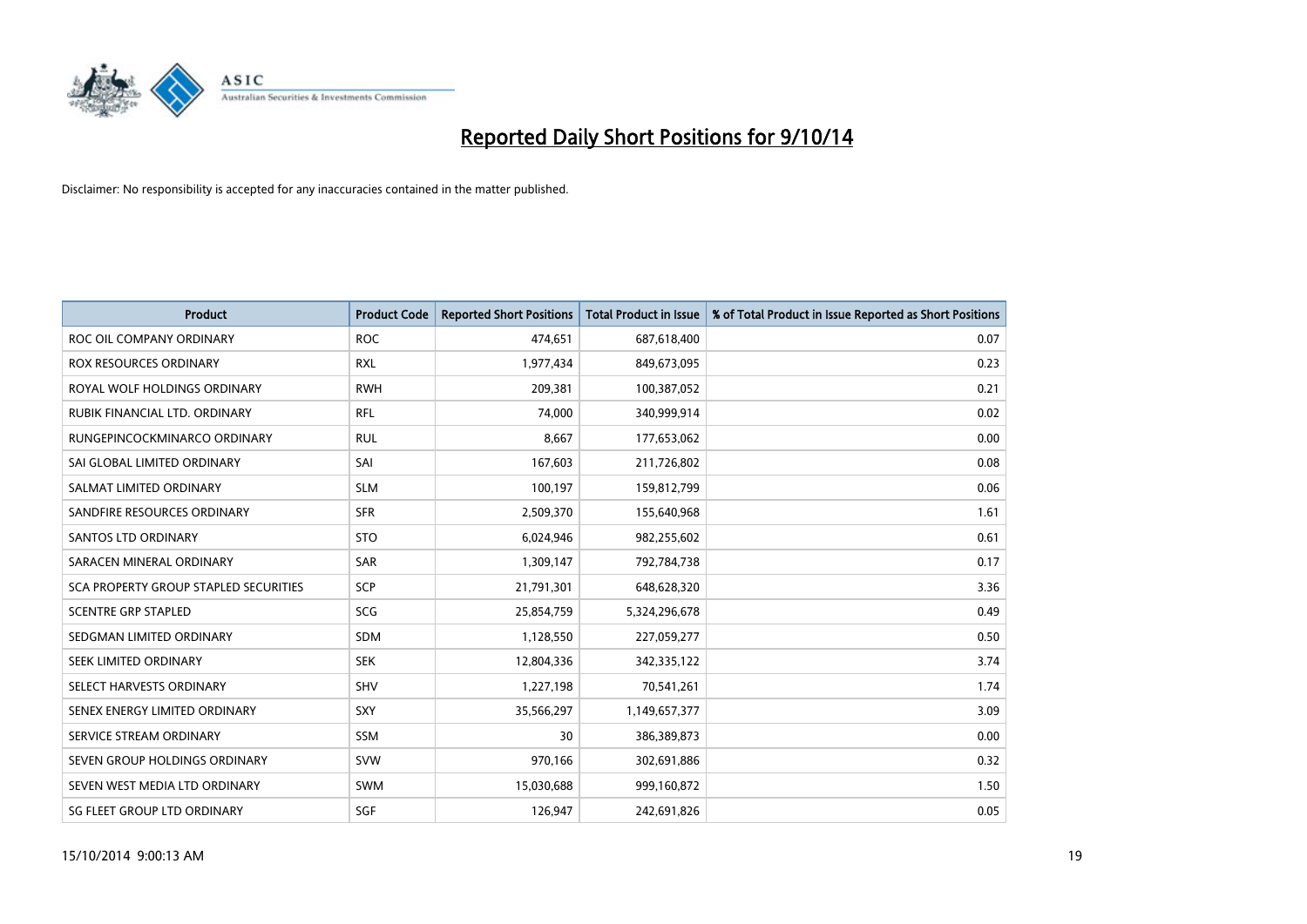

| <b>Product</b>                           | <b>Product Code</b> | <b>Reported Short Positions</b> | <b>Total Product in Issue</b> | % of Total Product in Issue Reported as Short Positions |
|------------------------------------------|---------------------|---------------------------------|-------------------------------|---------------------------------------------------------|
| SIGMA PHARMACEUTICAL ORDINARY            | <b>SIP</b>          | 15,879,929                      | 1,108,086,575                 | 1.43                                                    |
| SILEX SYSTEMS ORDINARY                   | <b>SLX</b>          | 7,970,991                       | 170,467,339                   | 4.68                                                    |
| SILVER CHEF LIMITED ORDINARY             | SIV                 | 98,516                          | 29,640,865                    | 0.33                                                    |
| SILVER LAKE RESOURCE ORDINARY            | <b>SLR</b>          | 19,797,456                      | 503,233,971                   | 3.93                                                    |
| SIMS METAL MGMT LTD ORDINARY             | SGM                 | 15,065,727                      | 204,633,630                   | 7.36                                                    |
| SINGAPORE TELECOMM. CHESS DEPOSITARY INT | SGT                 | 4,208,818                       | 115,837,110                   | 3.63                                                    |
| SINO GAS ENERGY ORDINARY                 | <b>SEH</b>          | 9,396,237                       | 1,541,672,358                 | 0.61                                                    |
| SIRIUS RESOURCES NL ORDINARY             | <b>SIR</b>          | 13,428,911                      | 340,988,269                   | 3.94                                                    |
| SIRTEX MEDICAL ORDINARY                  | <b>SRX</b>          | 67,110                          | 56,524,273                    | 0.12                                                    |
| SKILLED GROUP LTD ORDINARY               | <b>SKE</b>          | 6,307,689                       | 235,753,791                   | 2.68                                                    |
| SKY NETWORK ORDINARY                     | <b>SKT</b>          | 11,759,914                      | 389,139,785                   | 3.02                                                    |
| SKYCITY ENT GRP LTD ORDINARY             | <b>SKC</b>          | 7,877,336                       | 592,857,388                   | 1.33                                                    |
| <b>SLATER &amp; GORDON ORDINARY</b>      | <b>SGH</b>          | 504,953                         | 205,583,924                   | 0.25                                                    |
| SMARTGRP CORPORATION ORDINARY            | <b>SIQ</b>          | 324,979                         | 101,461,150                   | 0.32                                                    |
| SMS MANAGEMENT, ORDINARY                 | <b>SMX</b>          | 1,790,611                       | 69,394,537                    | 2.58                                                    |
| SONIC HEALTHCARE ORDINARY                | <b>SHL</b>          | 2,647,976                       | 401,171,556                   | 0.66                                                    |
| SOUL PATTINSON (W.H) ORDINARY            | SOL                 | 33,449                          | 239,395,320                   | 0.01                                                    |
| SP AUSNET STAPLED SECURITIES             | SPN                 | 580,214                         | 3,425,244,162                 | 0.02                                                    |
| SPARK INFRASTRUCTURE STAPLED US PROHIBT. | SKI                 | 13,382,320                      | 1,466,360,128                 | 0.91                                                    |
| SPARK NEW ZEALAND ORDINARY               | <b>SPK</b>          | 13,697,449                      | 1,829,283,872                 | 0.75                                                    |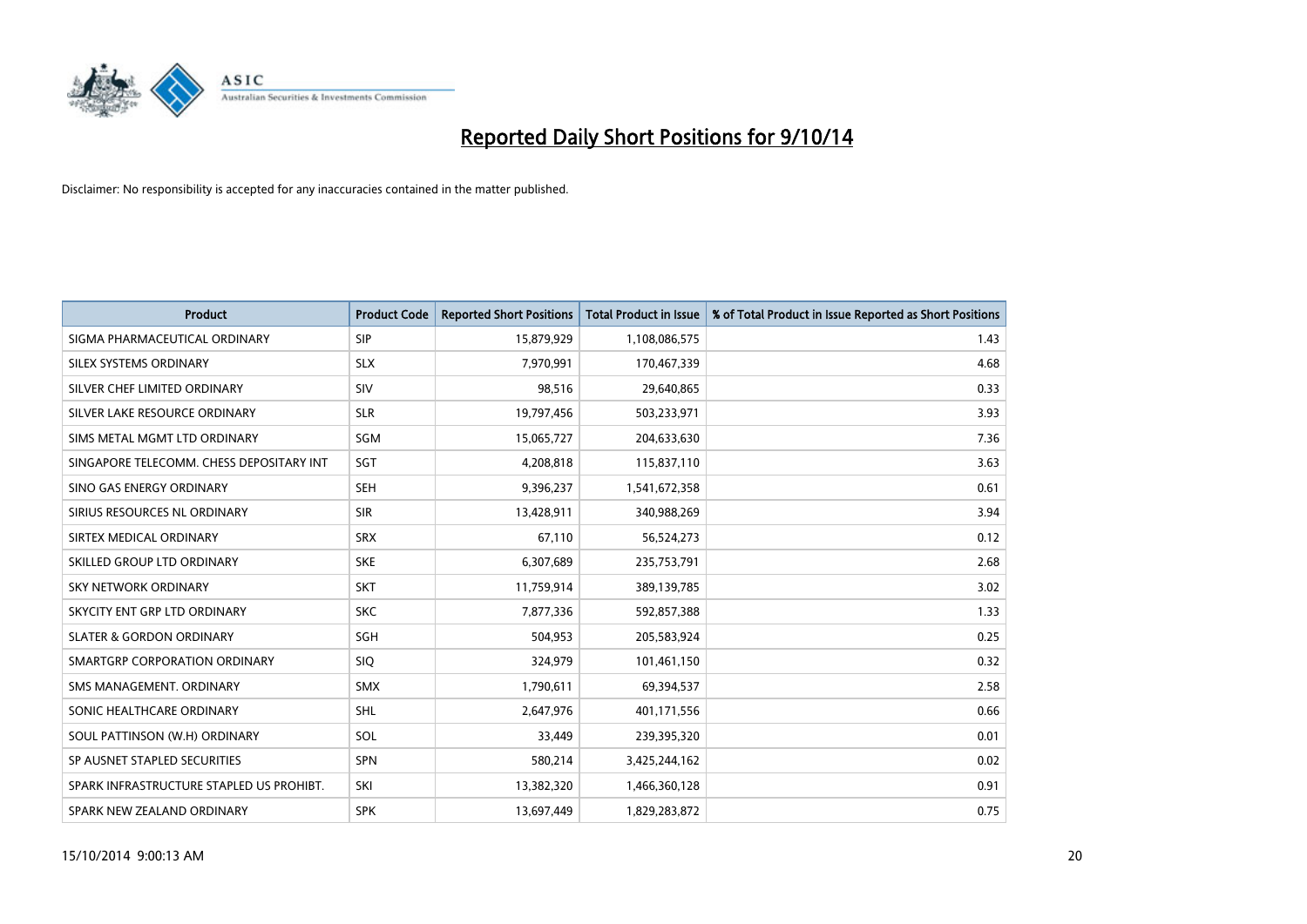

| <b>Product</b>                       | <b>Product Code</b> | <b>Reported Short Positions</b> | <b>Total Product in Issue</b> | % of Total Product in Issue Reported as Short Positions |
|--------------------------------------|---------------------|---------------------------------|-------------------------------|---------------------------------------------------------|
| SPDR 200 FUND ETF UNITS              | <b>STW</b>          | 634                             | 46,146,865                    | 0.00                                                    |
| SPECIALTY FASHION ORDINARY           | <b>SFH</b>          | 108,648                         | 192,236,121                   | 0.06                                                    |
| SPOTLESS GRP HLD LTD ORDINARY        | <b>SPO</b>          | 23,116,585                      | 1,098,290,178                 | 2.10                                                    |
| ST BARBARA LIMITED ORDINARY          | <b>SBM</b>          | 9,462,110                       | 488,074,077                   | 1.94                                                    |
| STARPHARMA HOLDINGS ORDINARY         | SPL                 | 14,810,418                      | 313,283,388                   | 4.73                                                    |
| STEADFAST GROUP LTD ORDINARY         | <b>SDF</b>          | 8,191,918                       | 501,638,307                   | 1.63                                                    |
| STH CRS ELECT ENGNR ORDINARY         | <b>SXE</b>          | 12,969                          | 161,523,130                   | 0.01                                                    |
| STHN CROSS MEDIA ORDINARY            | SXL                 | 35,295,828                      | 705,246,986                   | 5.00                                                    |
| STOCKLAND UNITS/ORD STAPLED          | SGP                 | 7,070,105                       | 2,348,746,744                 | 0.30                                                    |
| STRAITS RES LTD. ORDINARY            | <b>SRO</b>          | 20,370                          | 1,217,730,293                 | 0.00                                                    |
| STRIKE ENERGY LTD ORDINARY           | <b>STX</b>          | 4,000                           | 833,330,946                   | 0.00                                                    |
| STW COMMUNICATIONS ORDINARY          | SGN                 | 4,711,879                       | 409,699,000                   | 1.15                                                    |
| SUNCORP GROUP LTD ORDINARY           | <b>SUN</b>          | 8,941,748                       | 1,286,600,980                 | 0.69                                                    |
| SUNDANCE ENERGY ORDINARY             | <b>SEA</b>          | 2,444,389                       | 548,854,663                   | 0.45                                                    |
| SUNDANCE RESOURCES ORDINARY          | SDL                 | 76,498,611                      | 3,082,028,456                 | 2.48                                                    |
| SUNLAND GROUP LTD ORDINARY           | <b>SDG</b>          | 85,546                          | 181,710,087                   | 0.05                                                    |
| SUPER RET REP LTD ORDINARY           | SUL                 | 8,949,605                       | 196,897,430                   | 4.55                                                    |
| SYD AIRPORT STAPLED US PROHIBIT.     | SYD                 | 25,804,988                      | 2,216,216,041                 | 1.16                                                    |
| SYRAH RESOURCES ORDINARY             | <b>SYR</b>          | 4,756,537                       | 164,135,076                   | 2.90                                                    |
| <b>TABCORP HOLDINGS LTD ORDINARY</b> | <b>TAH</b>          | 18,559,512                      | 765,652,364                   | 2.42                                                    |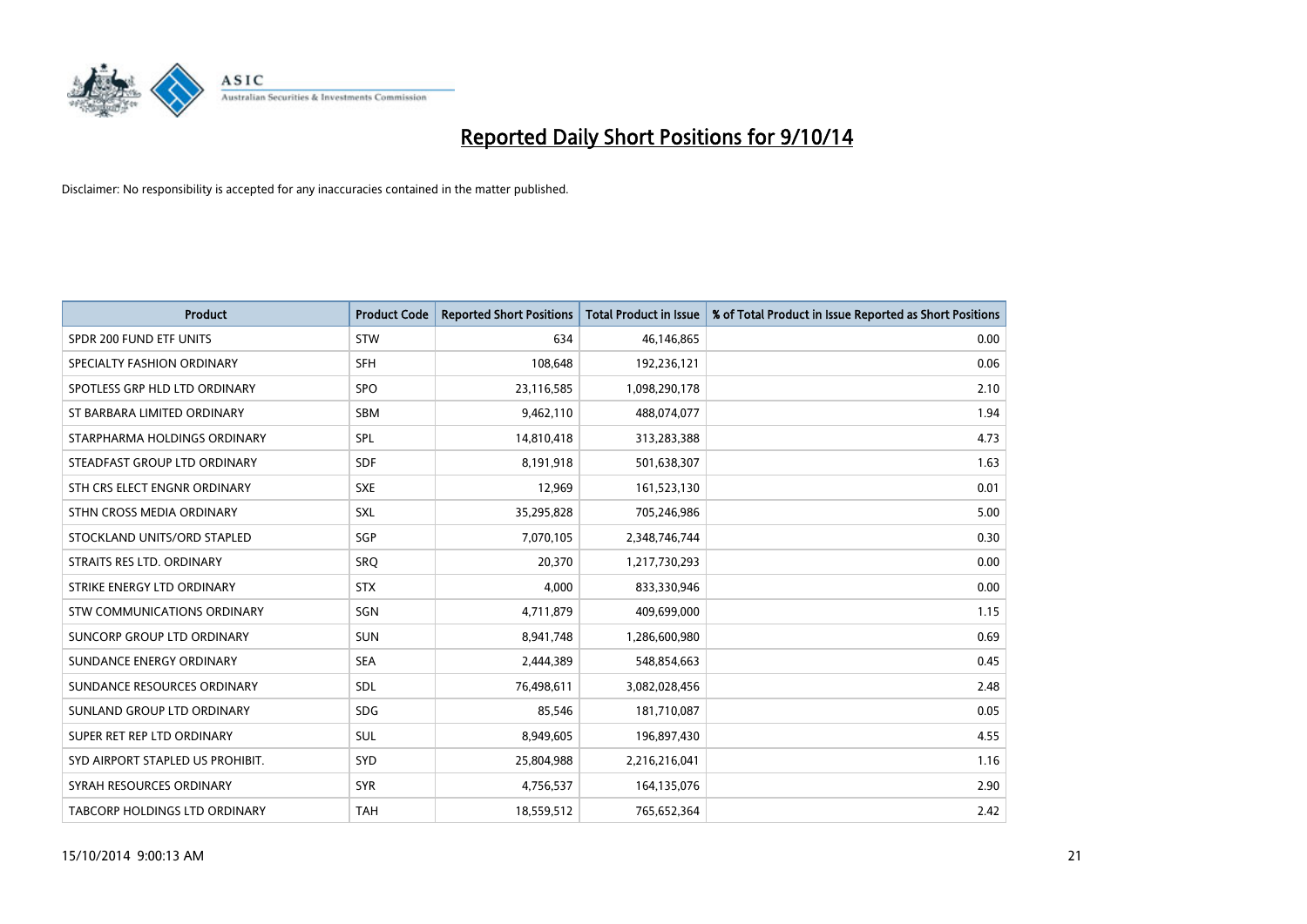

| <b>Product</b>                       | <b>Product Code</b> | <b>Reported Short Positions</b> | <b>Total Product in Issue</b> | % of Total Product in Issue Reported as Short Positions |
|--------------------------------------|---------------------|---------------------------------|-------------------------------|---------------------------------------------------------|
| TAP OIL LIMITED ORDINARY             | <b>TAP</b>          | 9,182                           | 243,186,639                   | 0.00                                                    |
| TASSAL GROUP LIMITED ORDINARY        | <b>TGR</b>          | 263,264                         | 146,897,115                   | 0.18                                                    |
| <b>TATTS GROUP LTD ORDINARY</b>      | <b>TTS</b>          | 28,025,583                      | 1,434,790,447                 | 1.95                                                    |
| TECHNOLOGY ONE ORDINARY              | <b>TNE</b>          | 3,454,231                       | 308,796,455                   | 1.12                                                    |
| TELSTRA CORPORATION, ORDINARY        | <b>TLS</b>          | 47,435,992                      | 12,443,074,357                | 0.38                                                    |
| TEN NETWORK HOLDINGS ORDINARY        | <b>TEN</b>          | 140,751,949                     | 2,630,984,596                 | 5.35                                                    |
| TERANGA GOLD CORP CDI 1:1            | <b>TGZ</b>          | 710,809                         | 73,965,595                    | 0.96                                                    |
| TFS CORPORATION LTD ORDINARY         | <b>TFC</b>          | 4,816,227                       | 325,267,408                   | 1.48                                                    |
| THE REJECT SHOP ORDINARY             | <b>TRS</b>          | 2,294,746                       | 28,844,648                    | 7.96                                                    |
| THORN GROUP LIMITED ORDINARY         | <b>TGA</b>          | 18,275                          | 150,634,985                   | 0.01                                                    |
| TIGER RESOURCES ORDINARY             | <b>TGS</b>          | 4,852,869                       | 1,143,541,406                 | 0.42                                                    |
| TITAN ENERGY SERVICE ORDINARY        | <b>TTN</b>          | 5,967                           | 51,192,701                    | 0.01                                                    |
| TOLL HOLDINGS LTD ORDINARY           | <b>TOL</b>          | 21,906,937                      | 717,318,622                   | 3.05                                                    |
| TORO ENERGY LIMITED ORDINARY         | <b>TOE</b>          | 9,845                           | 1,567,784,418                 | 0.00                                                    |
| TOX FREE SOLUTIONS ORDINARY          | <b>TOX</b>          | 2,659,367                       | 133,752,359                   | 1.99                                                    |
| TPG TELECOM LIMITED ORDINARY         | <b>TPM</b>          | 9,480,988                       | 793,808,141                   | 1.19                                                    |
| <b>TRADE ME GROUP ORDINARY</b>       | <b>TME</b>          | 5,275,508                       | 396,913,549                   | 1.33                                                    |
| TRANSFIELD SERVICES ORDINARY         | <b>TSE</b>          | 9,111,166                       | 512,457,716                   | 1.78                                                    |
| TRANSPACIFIC INDUST, ORDINARY        | <b>TPI</b>          | 21,464,033                      | 1,579,648,778                 | 1.36                                                    |
| TRANSURBAN GROUP TRIPLE STAPLED SEC. | <b>TCL</b>          | 22,429,229                      | 1,906,390,878                 | 1.18                                                    |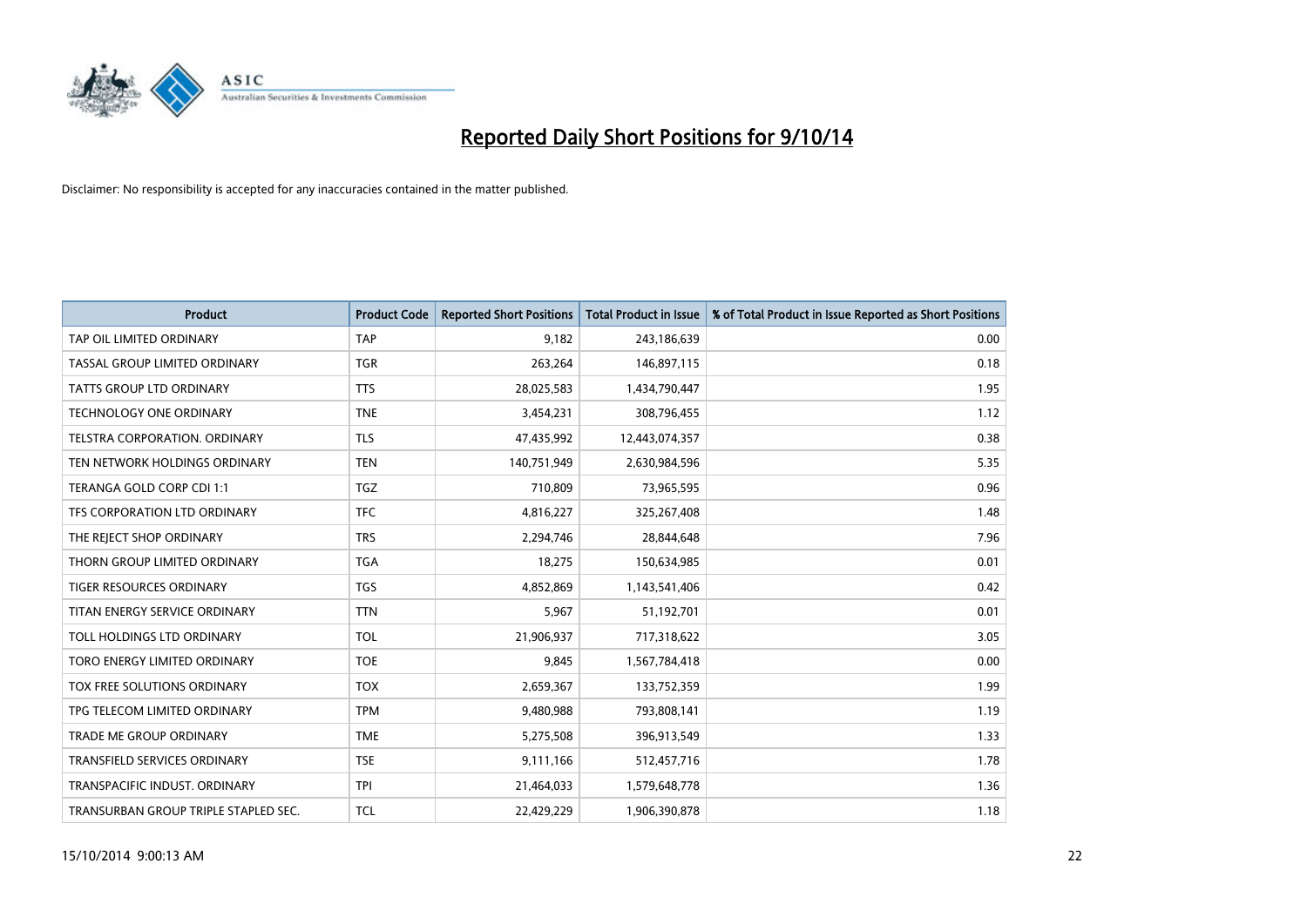

| <b>Product</b>                      | <b>Product Code</b> | <b>Reported Short Positions</b> | <b>Total Product in Issue</b> | % of Total Product in Issue Reported as Short Positions |
|-------------------------------------|---------------------|---------------------------------|-------------------------------|---------------------------------------------------------|
| <b>TREASURY GROUP ORDINARY</b>      | <b>TRG</b>          | 30,399                          | 23,697,498                    | 0.13                                                    |
| TREASURY WINE ESTATE ORDINARY       | <b>TWE</b>          | 9,443,812                       | 651,261,403                   | 1.45                                                    |
| TRITON MIN LTD ORDINARY             | <b>TON</b>          | 730                             | 310,101,731                   | 0.00                                                    |
| TROY RESOURCES LTD ORDINARY         | <b>TRY</b>          | 3,519,460                       | 195,265,161                   | 1.80                                                    |
| <b>TZ LIMITED ORDINARY</b>          | TZL                 | 5,253,454                       | 384,874,293                   | 1.36                                                    |
| <b>UGL LIMITED ORDINARY</b>         | UGL                 | 15,165,899                      | 166,511,240                   | 9.11                                                    |
| UNILIFE CORPORATION CDI 6:1         | <b>UNS</b>          | 114,184                         | 272,833,620                   | 0.04                                                    |
| UXC LIMITED ORDINARY                | <b>UXC</b>          | 3,021,284                       | 329,728,102                   | 0.92                                                    |
| <b>VEDA GROUP LTD ORDINARY</b>      | <b>VED</b>          | 17,137,073                      | 842,055,406                   | 2.04                                                    |
| VILLA WORLD LTD, ORDINARY           | <b>VLW</b>          | 75,280                          | 93,663,800                    | 0.08                                                    |
| VILLAGE ROADSHOW LTD ORDINARY       | <b>VRL</b>          | 386,717                         | 159,509,459                   | 0.24                                                    |
| <b>VIRGIN AUS HLDG LTD ORDINARY</b> | <b>VAH</b>          | 51,571,415                      | 3,524,912,131                 | 1.46                                                    |
| VIRTUS HEALTH LTD ORDINARY          | <b>VRT</b>          | 3,930,100                       | 79,847,678                    | 4.92                                                    |
| <b>VOCATION LTD ORDINARY</b>        | <b>VET</b>          | 14,834,898                      | 230,000,000                   | 6.45                                                    |
| <b>VOCUS COMMS LTD ORDINARY</b>     | <b>VOC</b>          | 590,576                         | 104,803,018                   | 0.56                                                    |
| WARRNAMBOOL CHEESE ORDINARY         | <b>WCB</b>          | 19                              | 56,098,797                    | 0.00                                                    |
| WATPAC LIMITED ORDINARY             | <b>WTP</b>          | 2,539                           | 189,258,397                   | 0.00                                                    |
| WEBJET LIMITED ORDINARY             | <b>WEB</b>          | 1,383,038                       | 79,397,959                    | 1.74                                                    |
| WESFARMERS LIMITED ORDINARY         | <b>WES</b>          | 6,054,160                       | 1,143,274,951                 | 0.53                                                    |
| WESTERN AREAS LTD ORDINARY          | <b>WSA</b>          | 15,513,921                      | 232,580,131                   | 6.67                                                    |